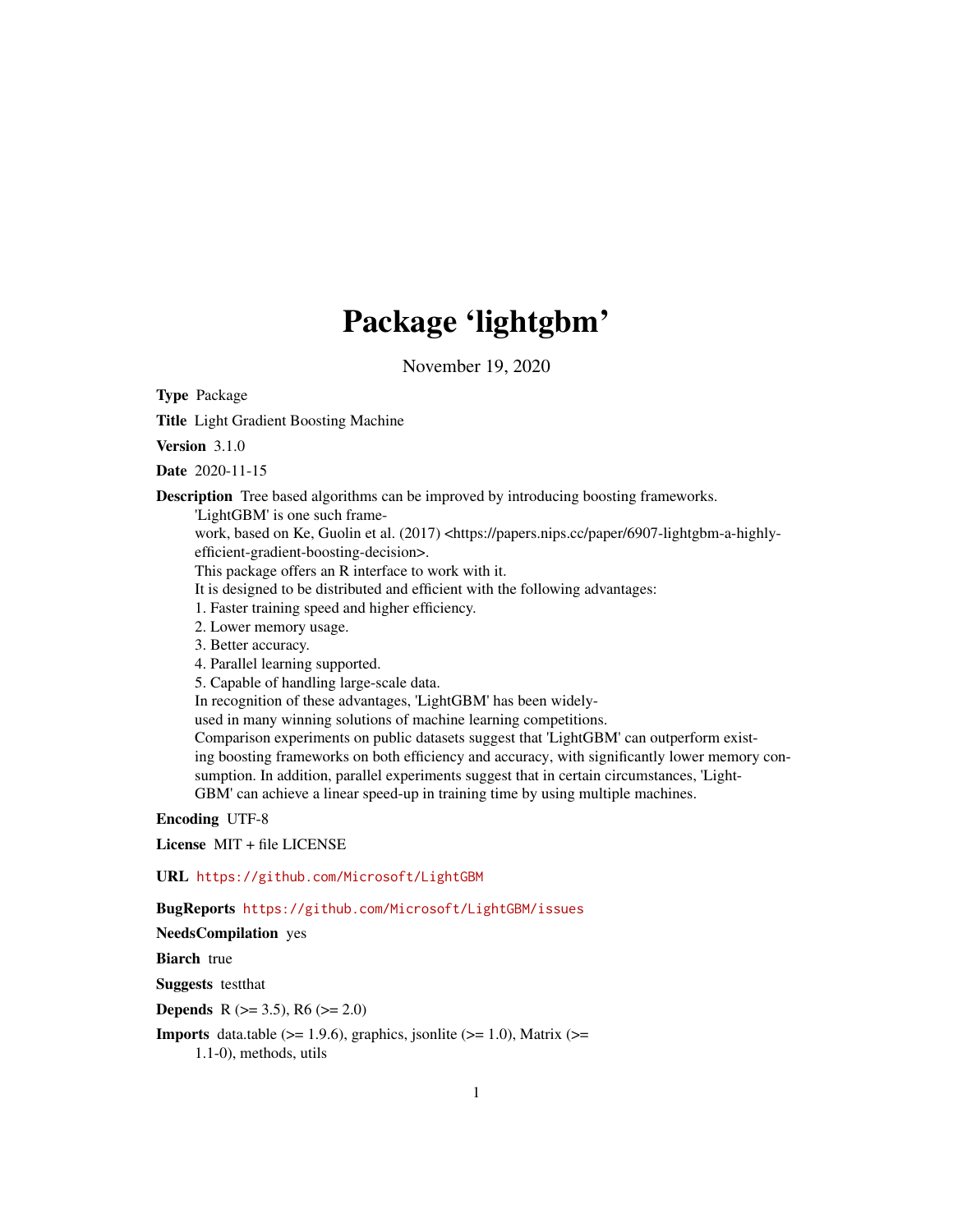## SystemRequirements C++11

## RoxygenNote 7.1.1

Author Guolin Ke [aut, cre], Damien Soukhavong [aut], James Lamb [aut], Qi Meng [aut], Thomas Finley [aut], Taifeng Wang [aut], Wei Chen [aut], Weidong Ma [aut], Qiwei Ye [aut], Tie-Yan Liu [aut], Yachen Yan [ctb], Microsoft Corporation [cph], Dropbox, Inc. [cph], Jay Loden [cph], Dave Daeschler [cph], Giampaolo Rodola [cph], IBM Corporation [ctb]

Maintainer Guolin Ke <guolin.ke@microsoft.com>

Repository CRAN

Date/Publication 2020-11-18 23:20:11 UTC

## R topics documented:

| 3                                                                                                                                                |
|--------------------------------------------------------------------------------------------------------------------------------------------------|
| $\overline{\mathcal{A}}$                                                                                                                         |
| $\overline{4}$                                                                                                                                   |
| 5                                                                                                                                                |
| 6                                                                                                                                                |
| 7                                                                                                                                                |
| 8                                                                                                                                                |
| -9                                                                                                                                               |
|                                                                                                                                                  |
| 13                                                                                                                                               |
| $\text{lgb.Dataset.create. } \text{valid} \dots \dots \dots \dots \dots \dots \dots \dots \dots \dots \dots \dots \dots \dots \dots \dots \dots$ |
| 14                                                                                                                                               |
| 15                                                                                                                                               |
| 16                                                                                                                                               |
|                                                                                                                                                  |
| $lgb.get.eval. result                  $<br>-18                                                                                                  |
| 19                                                                                                                                               |
| 20                                                                                                                                               |
| 21                                                                                                                                               |
| 22                                                                                                                                               |
| 23                                                                                                                                               |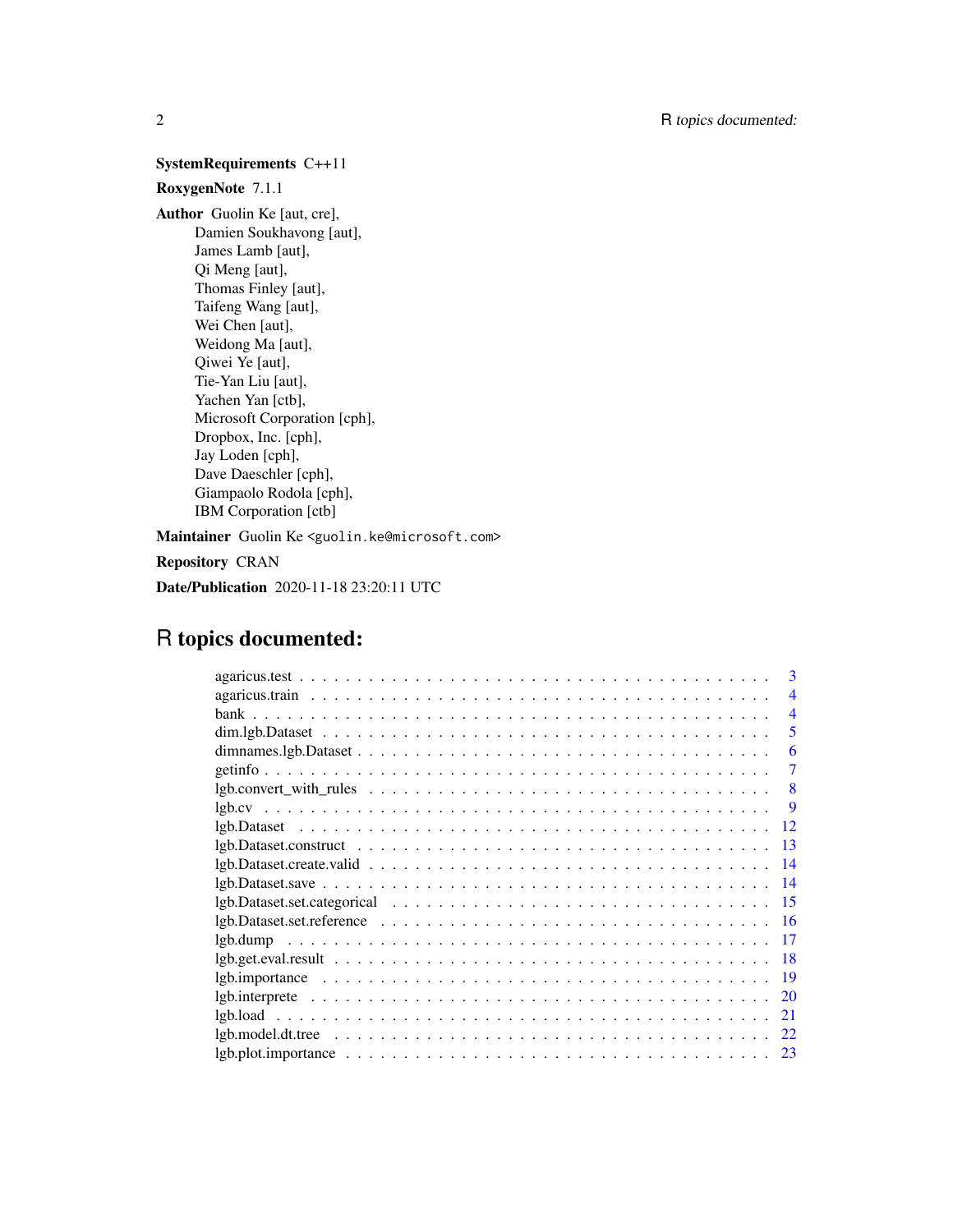## <span id="page-2-0"></span>agaricus.test 3

#### $\blacksquare$

agaricus.test *Test part from Mushroom Data Set*

## Description

This data set is originally from the Mushroom data set, UCI Machine Learning Repository. This data set includes the following fields:

- label: the label for each record
- data: a sparse Matrix of dgCMatrix class, with 126 columns.

## Usage

data(agaricus.test)

## Format

A list containing a label vector, and a dgCMatrix object with 1611 rows and 126 variables

## References

https://archive.ics.uci.edu/ml/datasets/Mushroom

Bache, K. & Lichman, M. (2013). UCI Machine Learning Repository [http://archive.ics.uci.edu/ml]. Irvine, CA: University of California, School of Information and Computer Science.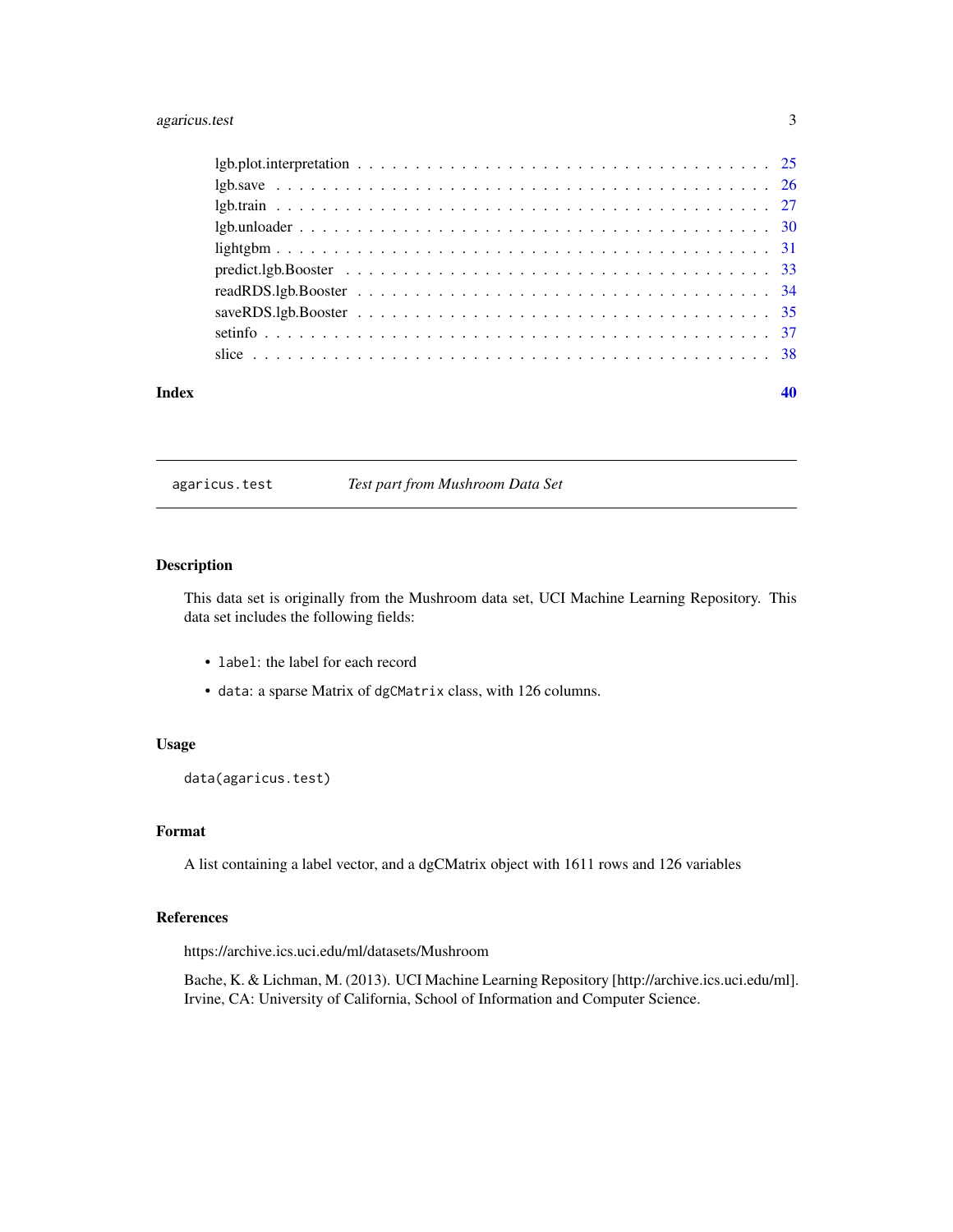## Description

This data set is originally from the Mushroom data set, UCI Machine Learning Repository. This data set includes the following fields:

- label: the label for each record
- data: a sparse Matrix of dgCMatrix class, with 126 columns.

#### Usage

data(agaricus.train)

#### Format

A list containing a label vector, and a dgCMatrix object with 6513 rows and 127 variables

#### References

https://archive.ics.uci.edu/ml/datasets/Mushroom

Bache, K. & Lichman, M. (2013). UCI Machine Learning Repository [http://archive.ics.uci.edu/ml]. Irvine, CA: University of California, School of Information and Computer Science.

bank *Bank Marketing Data Set*

#### Description

This data set is originally from the Bank Marketing data set, UCI Machine Learning Repository.

It contains only the following: bank.csv with 10 randomly selected from 3 (older version of this dataset with less inputs).

#### Usage

data(bank)

## Format

A data.table with 4521 rows and 17 variables

#### References

http://archive.ics.uci.edu/ml/datasets/Bank+Marketing

S. Moro, P. Cortez and P. Rita. (2014) A Data-Driven Approach to Predict the Success of Bank Telemarketing. Decision Support Systems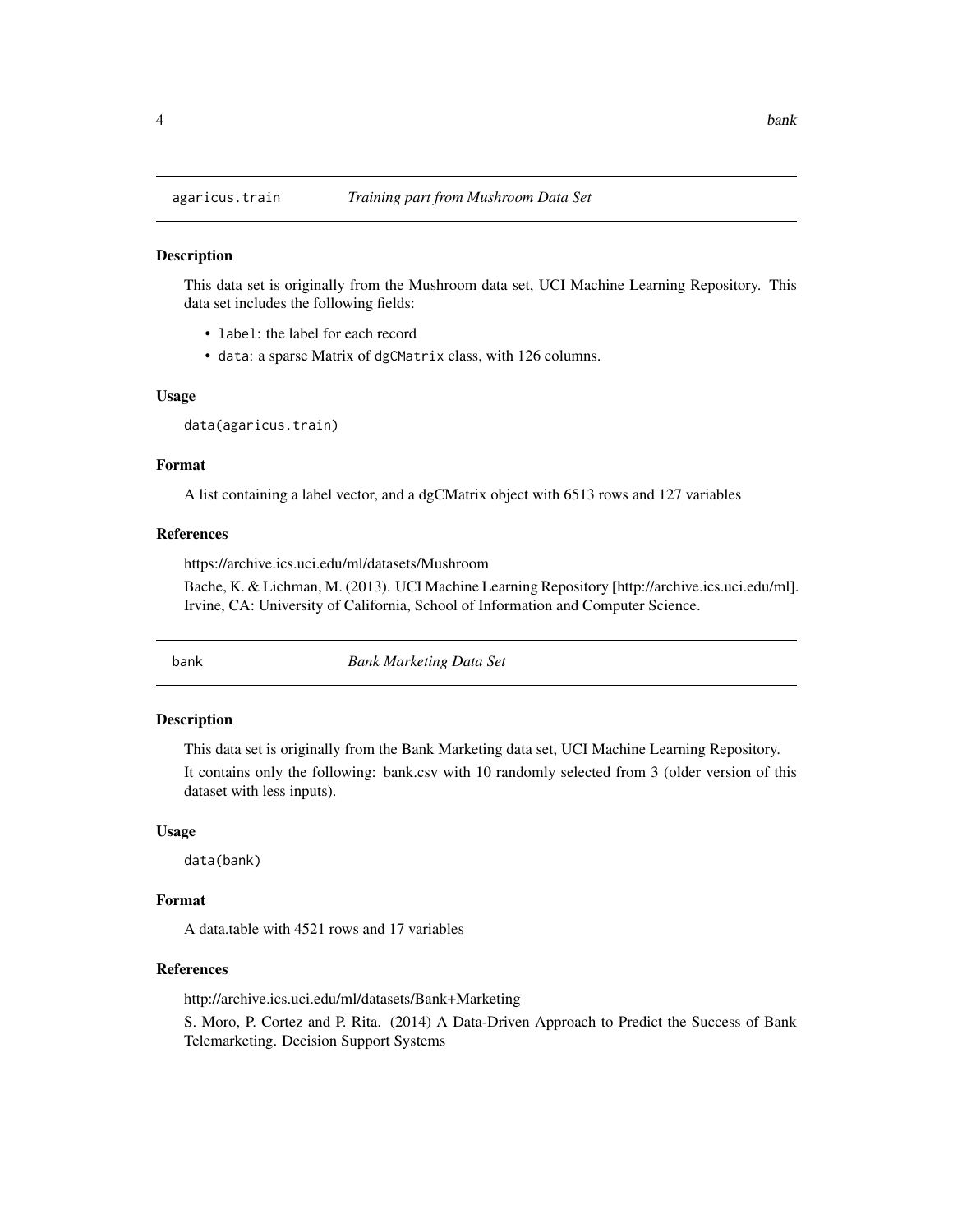## <span id="page-4-0"></span>Description

Returns a vector of numbers of rows and of columns in an lgb.Dataset.

#### Usage

```
## S3 method for class 'lgb.Dataset'
dim(x, \ldots)
```
#### Arguments

| X        | Object of class 1gb. Dataset |
|----------|------------------------------|
| $\cdots$ | other parameters             |

## Details

Note: since nrow and ncol internally use dim, they can also be directly used with an lgb.Dataset object.

## Value

a vector of numbers of rows and of columns

```
data(agaricus.train, package = "lightgbm")
train <- agaricus.train
dtrain <- lgb.Dataset(train$data, label = train$label)
stopifnot(nrow(dtrain) == nrow(train$data))
stopifnot(ncol(dtrain) == ncol(train$data))
stopifnot(all(dim(dtrain) == dim(train$data)))
```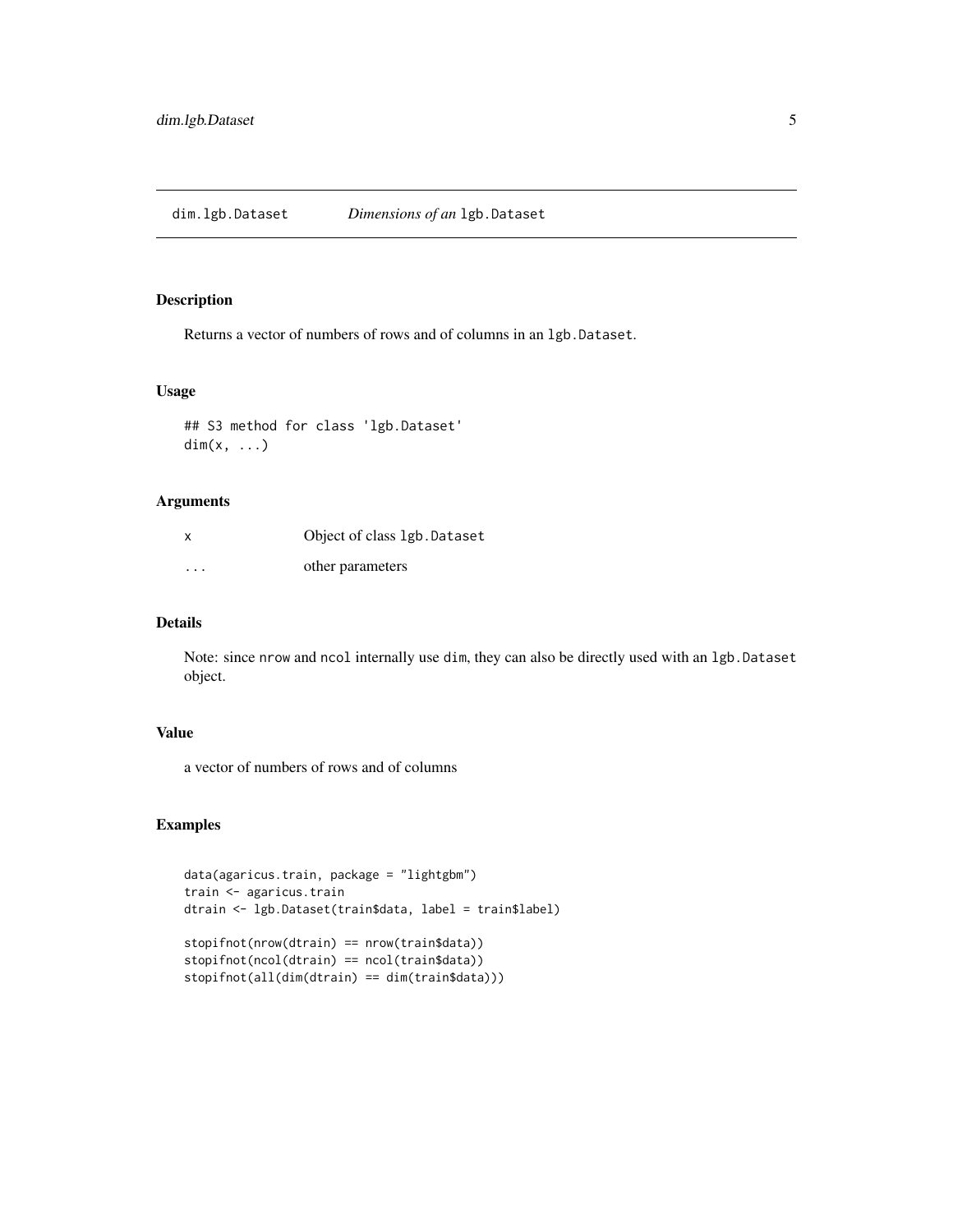<span id="page-5-0"></span>dimnames.lgb.Dataset *Handling of column names of* lgb.Dataset

## Description

Only column names are supported for lgb.Dataset, thus setting of row names would have no effect and returned row names would be NULL.

## Usage

```
## S3 method for class 'lgb.Dataset'
dimnames(x)
```

```
## S3 replacement method for class 'lgb.Dataset'
dimnames(x) <- value
```
#### Arguments

|       | object of class 1gb.Dataset                                                            |
|-------|----------------------------------------------------------------------------------------|
| value | a list of two elements: the first one is ignored and the second one is column<br>names |

### Details

Generic dimnames methods are used by colnames. Since row names are irrelevant, it is recommended to use colnames directly.

## Value

A list with the dimension names of the dataset

A list with the dimension names of the dataset

```
data(agaricus.train, package = "lightgbm")
train <- agaricus.train
dtrain <- lgb.Dataset(train$data, label = train$label)
lgb.Dataset.construct(dtrain)
dimnames(dtrain)
colnames(dtrain)
colnames(dtrain) <- make.names(seq_len(ncol(train$data)))
print(dtrain, verbose = TRUE)
```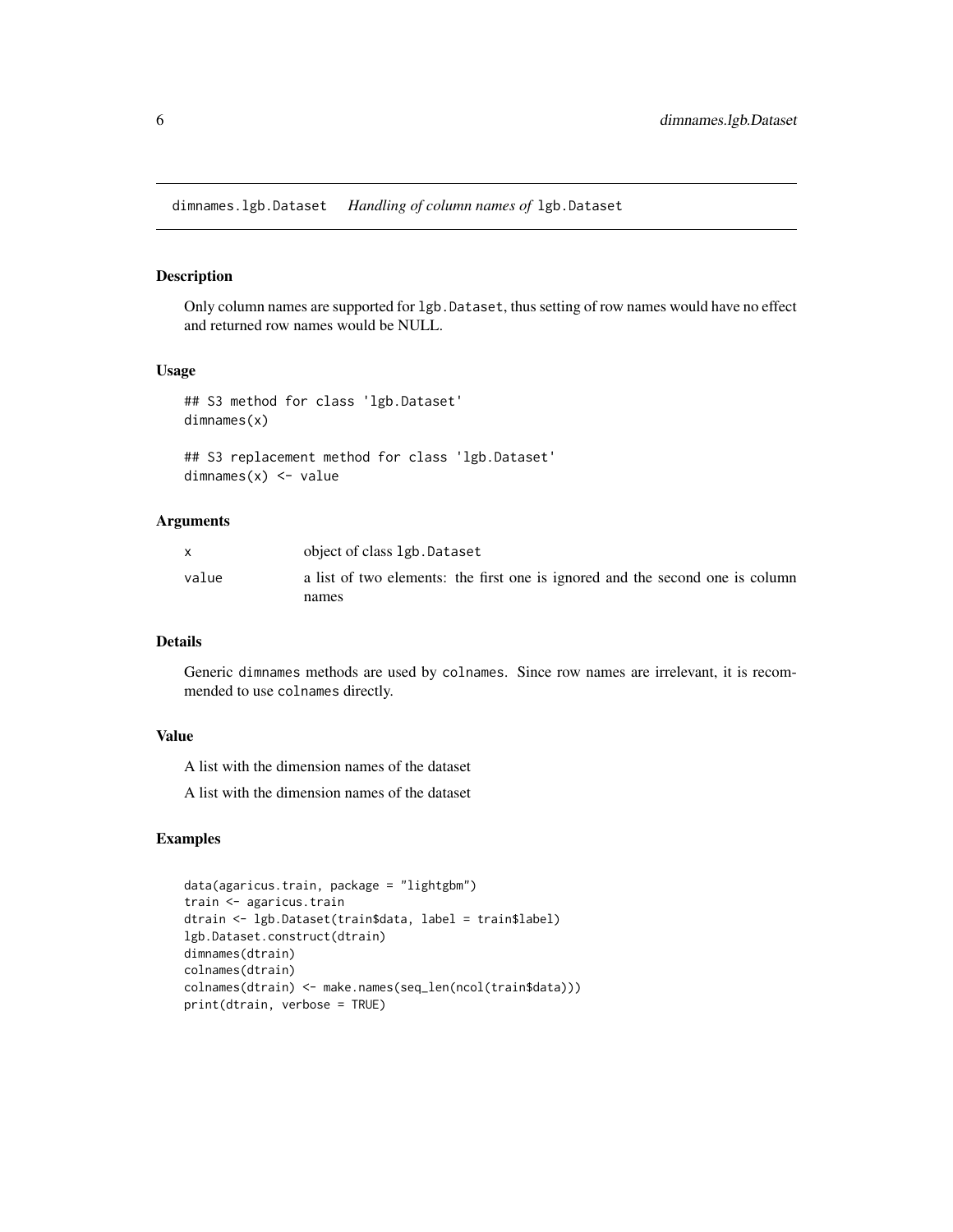<span id="page-6-0"></span>

## Description

Get one attribute of a lgb.Dataset

#### Usage

```
getinfo(dataset, ...)
```
## S3 method for class 'lgb.Dataset' getinfo(dataset, name, ...)

## Arguments

| dataset                 | Object of class 1gb. Dataset                           |
|-------------------------|--------------------------------------------------------|
| $\cdot$ $\cdot$ $\cdot$ | other parameters                                       |
| name                    | the name of the information field to get (see details) |

## Details

The name field can be one of the following:

- label: label lightgbm learn from ;
- weight: to do a weight rescale ;
- group: group size ;
- init\_score: initial score is the base prediction lightgbm will boost from.

#### Value

info data

info data

```
data(agaricus.train, package = "lightgbm")
train <- agaricus.train
dtrain <- lgb.Dataset(train$data, label = train$label)
lgb.Dataset.construct(dtrain)
labels <- lightgbm::getinfo(dtrain, "label")
lightgbm::setinfo(dtrain, "label", 1 - labels)
labels2 <- lightgbm::getinfo(dtrain, "label")
stopifnot(all(labels2 == 1 - labels))
```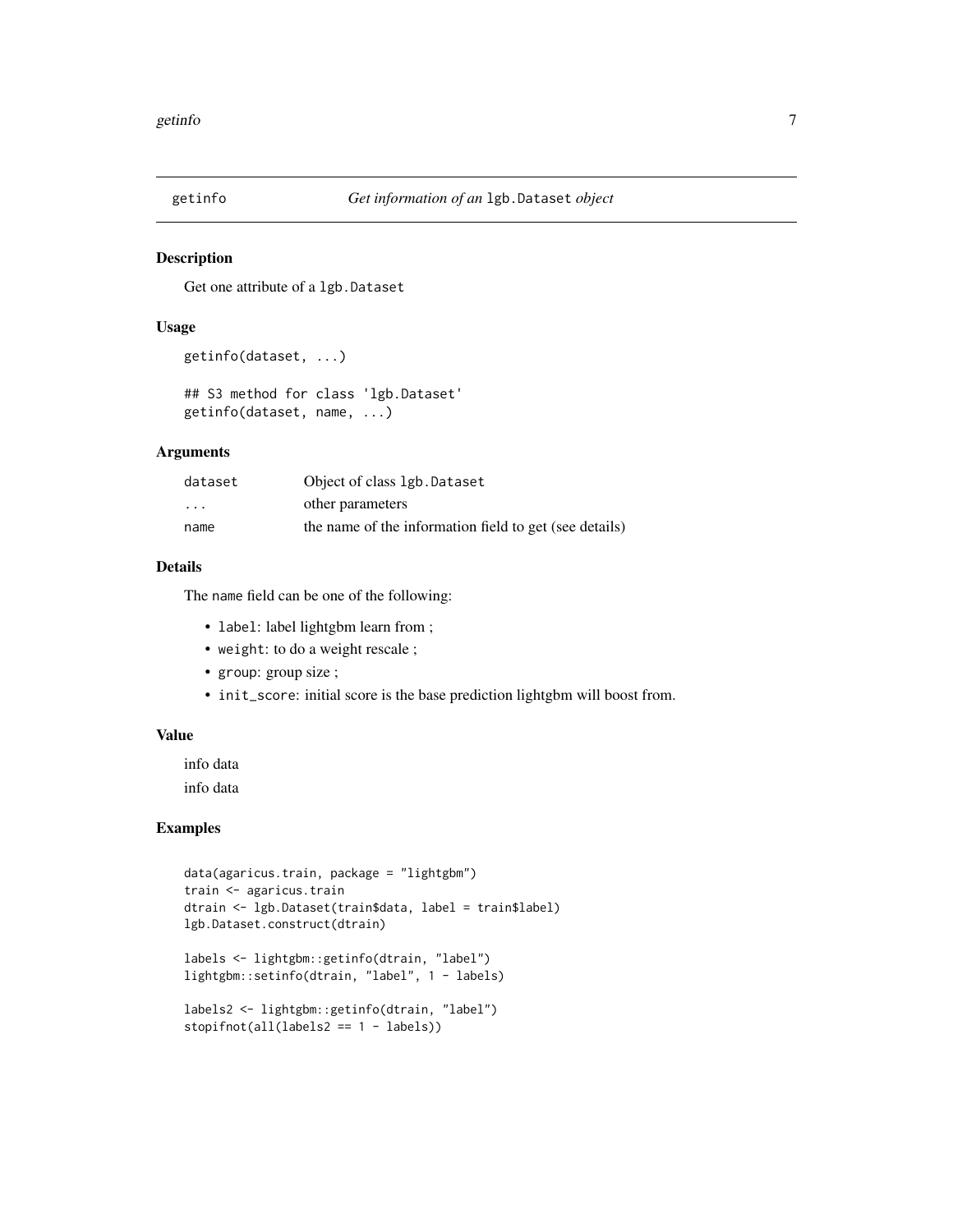<span id="page-7-0"></span>lgb.convert\_with\_rules

*Data preparator for LightGBM datasets with rules (integer)*

#### Description

Attempts to prepare a clean dataset to prepare to put in a lgb.Dataset. Factor, character, and logical columns are converted to integer. Missing values in factors and characters will be filled with 0L. Missing values in logicals will be filled with -1L.

This function returns and optionally takes in "rules" the describe exactly how to convert values in columns.

Columns that contain only NA values will be converted by this function but will not show up in the returned rules.

NOTE: In previous releases of LightGBM, this function was called lgb.prepare\_rules2.

#### Usage

```
lgb.convert_with_rules(data, rules = NULL)
```
#### Arguments

| data  | A data frame or data table to prepare.                                                                                                                                                                                                                       |
|-------|--------------------------------------------------------------------------------------------------------------------------------------------------------------------------------------------------------------------------------------------------------------|
| rules | A set of rules from the data preparator, if already used. This should be an R list,<br>where names are column names in data and values are named character vectors<br>whose names are column values and whose values are new values to replace<br>them with. |

#### Value

A list with the cleaned dataset (data) and the rules (rules). Note that the data must be converted to a matrix format (as.matrix) for input in lgb.Dataset.

#### Examples

data(iris) str(iris) new\_iris <- lgb.convert\_with\_rules(data = iris) str(new\_iris\$data) data(iris) # Erase iris dataset iris\$Species[1L] <- "NEW FACTOR" # Introduce junk factor (NA) # Use conversion using known rules # Unknown factors become 0, excellent for sparse datasets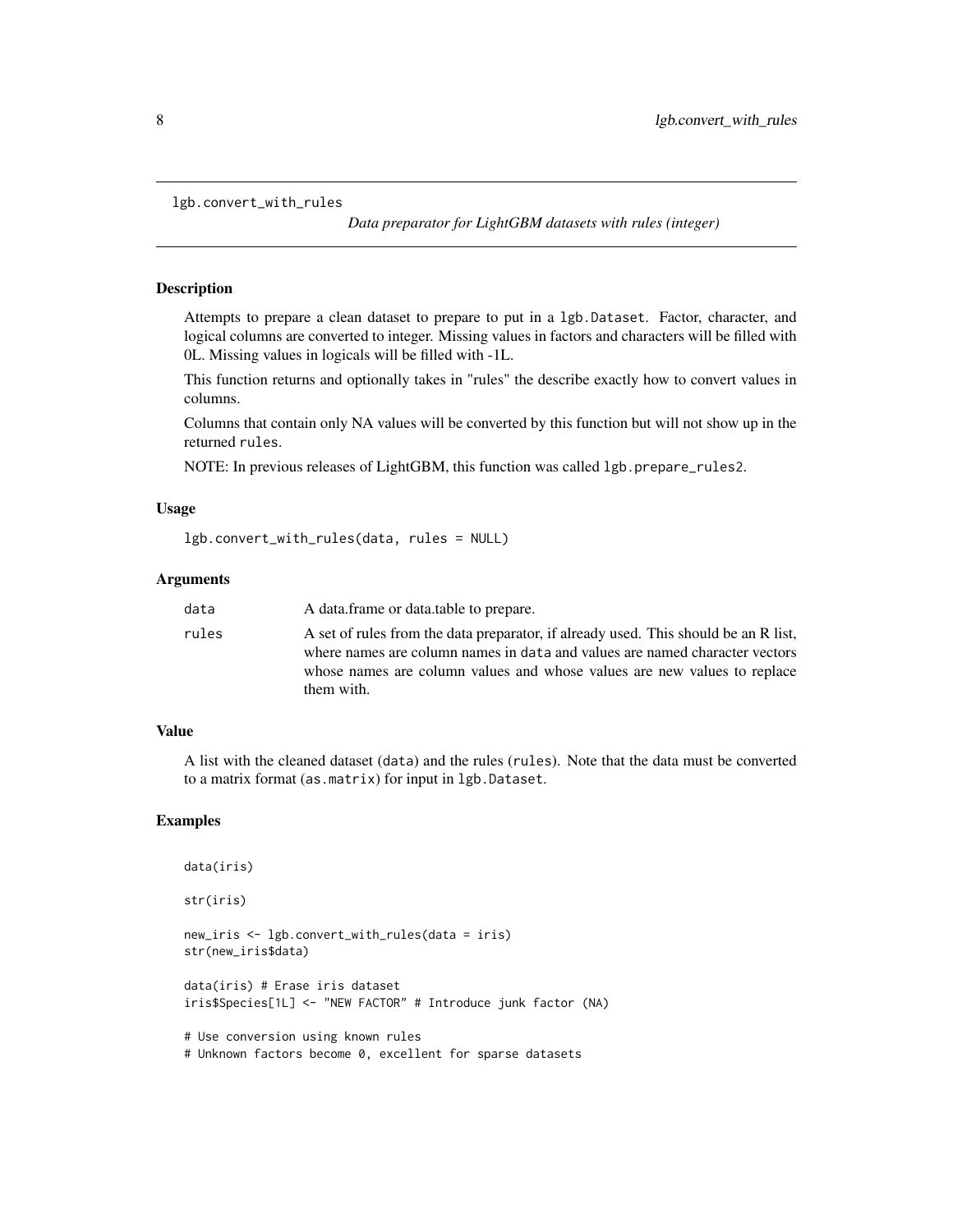#### <span id="page-8-0"></span>lgb.cv 9

```
newer_iris <- lgb.convert_with_rules(data = iris, rules = new_iris$rules)
# Unknown factor is now zero, perfect for sparse datasets
newer_iris$data[1L, ] # Species became 0 as it is an unknown factor
newer_iris$data[1L, 5L] <- 1.0 # Put back real initial value
# Is the newly created dataset equal? YES!
all.equal(new_iris$data, newer_iris$data)
# Can we test our own rules?
data(iris) # Erase iris dataset
# We remapped values differently
personal_rules <- list(
  Species = c("setosa" = 3L
    , "versicolor" = 2L
    , "virginica" = 1L
  )
)
newest_iris <- lgb.convert_with_rules(data = iris, rules = personal_rules)
str(newest_iris$data) # SUCCESS!
```
<span id="page-8-1"></span>

#### lgb.cv *Main CV logic for LightGBM*

#### Description

Cross validation logic used by LightGBM

#### Usage

```
lgb.cv(
 params = list(),data,
 nrounds = 10L,
 nfold = 3L,
  label = NULL,weight = NULL,obj = NULL,eval = NULL,verbose = 1L,
  record = TRUE,
  eval_freq = 1L,
  showsd = TRUE,
  stratified = TRUE,
  folds = NULL,
```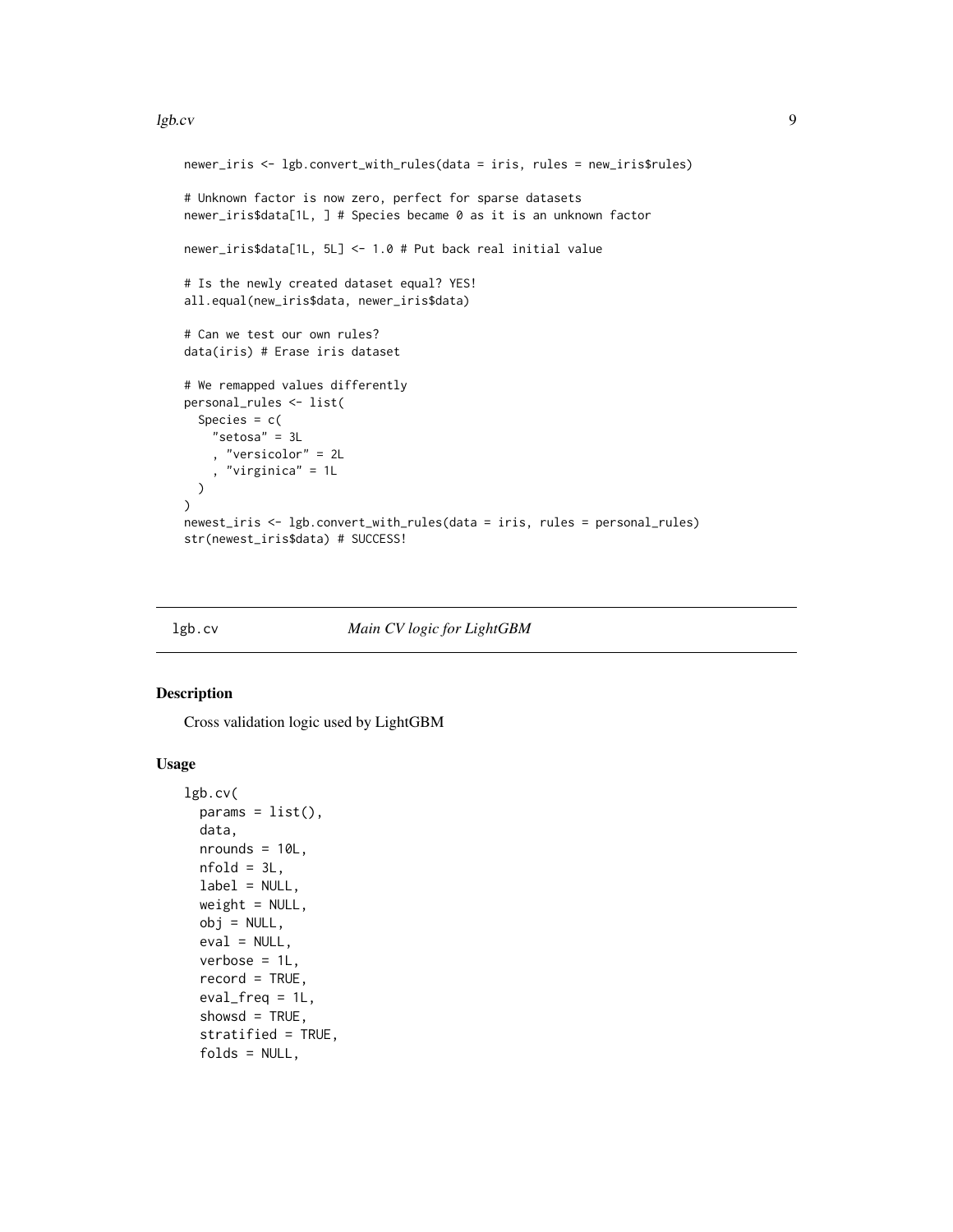```
init_model = NULL,
  colnames = NULL,
  categorical_feature = NULL,
  early_stopping_rounds = NULL,
  callbacks = list(),
  reset_data = FALSE,
  ...
\overline{\phantom{a}}
```
## Arguments

| params    | List of parameters                                                                                                                                                                                                   |
|-----------|----------------------------------------------------------------------------------------------------------------------------------------------------------------------------------------------------------------------|
| data      | a 1gb. Dataset object, used for training. Some functions, such as 1gb. cv, may<br>allow you to pass other types of data like matrix and then separately supply<br>label as a keyword argument.                       |
| nrounds   | number of training rounds                                                                                                                                                                                            |
| nfold     | the original dataset is randomly partitioned into nfold equal size subsamples.                                                                                                                                       |
| label     | Vector of labels, used if data is not an 1gb. Dataset                                                                                                                                                                |
| weight    | vector of response values. If not NULL, will set to dataset                                                                                                                                                          |
| obj       | objective function, can be character or custom objective function. Examples in-<br>clude regression, regression_11, huber, binary, lambdarank, multiclass,<br>multiclass                                             |
| eval      | evaluation function(s). This can be a character vector, function, or list with a<br>mixture of strings and functions.                                                                                                |
|           | • a. character vector: If you provide a character vector to this argument,<br>it should contain strings with valid evaluation metrics. See The "metric"<br>section of the documentation for a list of valid metrics. |
|           | • b. function: You can provide a custom evaluation function. This should ac-<br>cept the keyword arguments preds and dtrain and should return a named<br>list with three elements:                                   |
|           | - name: A string with the name of the metric, used for printing and stor-<br>ing results.                                                                                                                            |
|           | - value: A single number indicating the value of the metric for the given<br>predictions and true values                                                                                                             |
|           | - higher_better: A boolean indicating whether higher values indicate<br>a better fit. For example, this would be FALSE for metrics like MAE or<br>RMSE.                                                              |
|           | • c. list: If a list is given, it should only contain character vectors and func-<br>tions. These should follow the requirements from the descriptions above.                                                        |
| verbose   | verbosity for output, if $\leq 0$ , also will disable the print of evaluation during<br>training                                                                                                                     |
| record    | Boolean, TRUE will record iteration message to booster\$record_evals                                                                                                                                                 |
| eval_freq | evaluation output frequency, only effect when verbose $> 0$                                                                                                                                                          |
| showsd    | boolean, whether to show standard deviation of cross validation                                                                                                                                                      |

<span id="page-9-0"></span>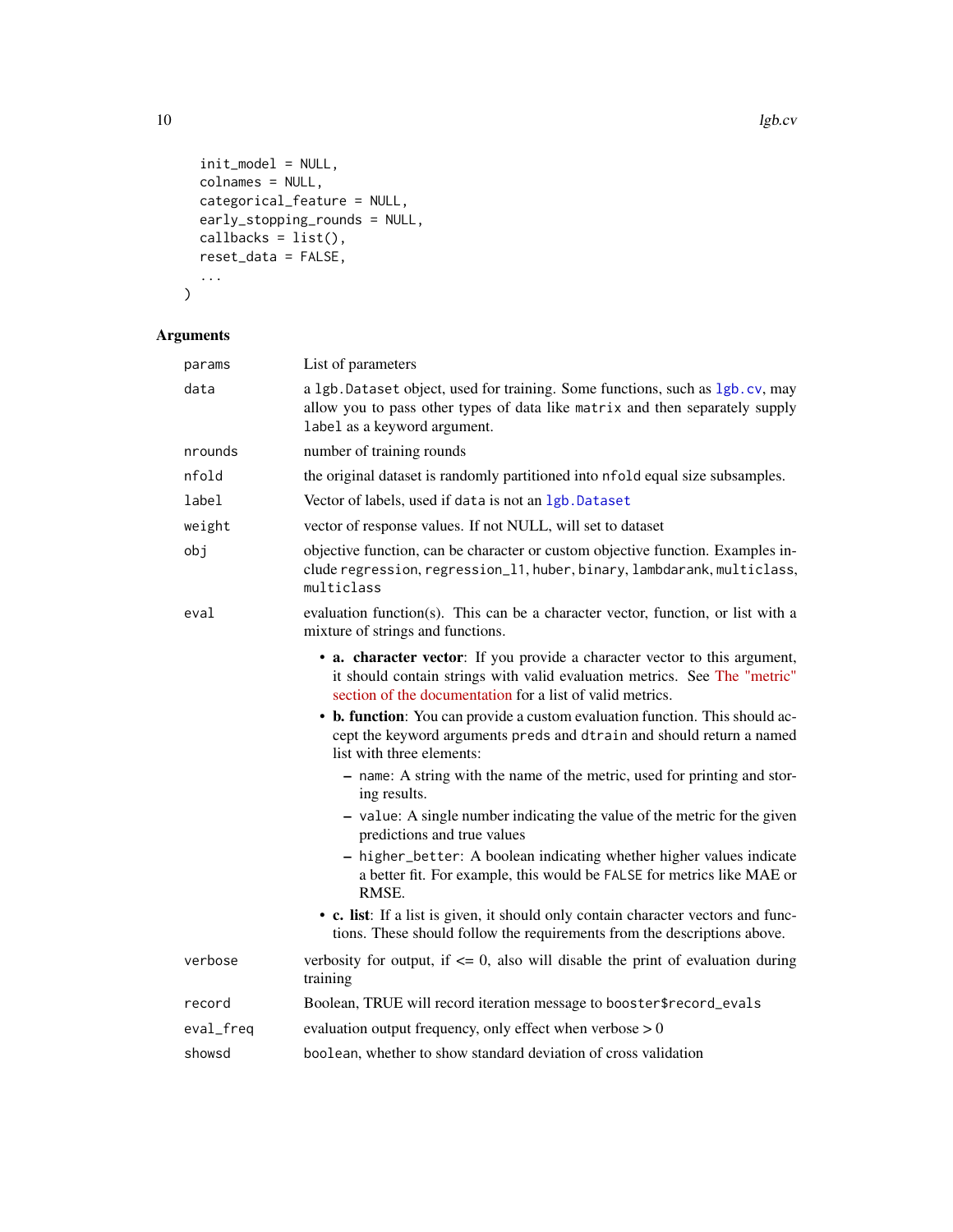#### $\lg$ b.cv 11

| stratified            | a boolean indicating whether sampling of folds should be stratified by the val-<br>ues of outcome labels.                                                                                                                                                                                             |
|-----------------------|-------------------------------------------------------------------------------------------------------------------------------------------------------------------------------------------------------------------------------------------------------------------------------------------------------|
| folds                 | list provides a possibility to use a list of pre-defined CV folds (each element<br>must be a vector of test fold's indices). When folds are supplied, the nfold and<br>stratified parameters are ignored.                                                                                             |
| init_model            | path of model file of 1gb. Booster object, will continue training from this model                                                                                                                                                                                                                     |
| colnames              | feature names, if not null, will use this to overwrite the names in dataset                                                                                                                                                                                                                           |
| categorical_feature   |                                                                                                                                                                                                                                                                                                       |
|                       | categorical features. This can either be a character vector of feature names or an<br>integer vector with the indices of the features (e.g. c(1L, 10L) to say "the first<br>and tenth columns").                                                                                                      |
| early_stopping_rounds |                                                                                                                                                                                                                                                                                                       |
|                       | int. Activates early stopping. Requires at least one validation data and one<br>metric. If there's more than one, will check all of them except the training data.<br>Returns the model with (best_iter + early_stopping_rounds). If early stopping<br>occurs, the model will have 'best_iter' field. |
| callbacks             | List of callback functions that are applied at each iteration.                                                                                                                                                                                                                                        |
| reset_data            | Boolean, setting it to TRUE (not the default value) will transform the booster<br>model into a predictor model which frees up memory and the original datasets                                                                                                                                        |
|                       | other parameters, see Parameters.rst for more information. A few key parame-<br>ters:                                                                                                                                                                                                                 |
|                       | • boosting: Boosting type. "gbdt", "rf", "dart" or "goss".                                                                                                                                                                                                                                            |
|                       | • num_leaves: Maximum number of leaves in one tree.                                                                                                                                                                                                                                                   |
|                       | • max_depth: Limit the max depth for tree model. This is used to deal with<br>overfit when #data is small. Tree still grow by leaf-wise.                                                                                                                                                              |
|                       | $\mathbf{H} = \mathbf{H} \mathbf{M} + \mathbf{H} \mathbf{G} \mathbf{H} + \mathbf{H} \mathbf{G} \mathbf{H} \mathbf{H} \mathbf{G} \mathbf{H} \mathbf{M} \mathbf{H} + \mathbf{H} \mathbf{H} \mathbf{H} \mathbf{H} + \mathbf{H} \mathbf{H} \mathbf{H} \mathbf{H}$                                         |

• num\_threads: Number of threads for LightGBM. For the best speed, set this to the number of real CPU cores, not the number of threads (most CPU using hyper-threading to generate 2 threads per CPU core).

#### Value

a trained model lgb.CVBooster.

## Early Stopping

"early stopping" refers to stopping the training process if the model's performance on a given validation set does not improve for several consecutive iterations.

If multiple arguments are given to eval, their order will be preserved. If you enable early stopping by setting early\_stopping\_rounds in params, by default all metrics will be considered for early stopping.

If you want to only consider the first metric for early stopping, pass first\_metric\_only = TRUE in params. Note that if you also specify metric in params, that metric will be considered the "first" one. If you omit metric, a default metric will be used based on your choice for the parameter obj (keyword argument) or objective (passed into params).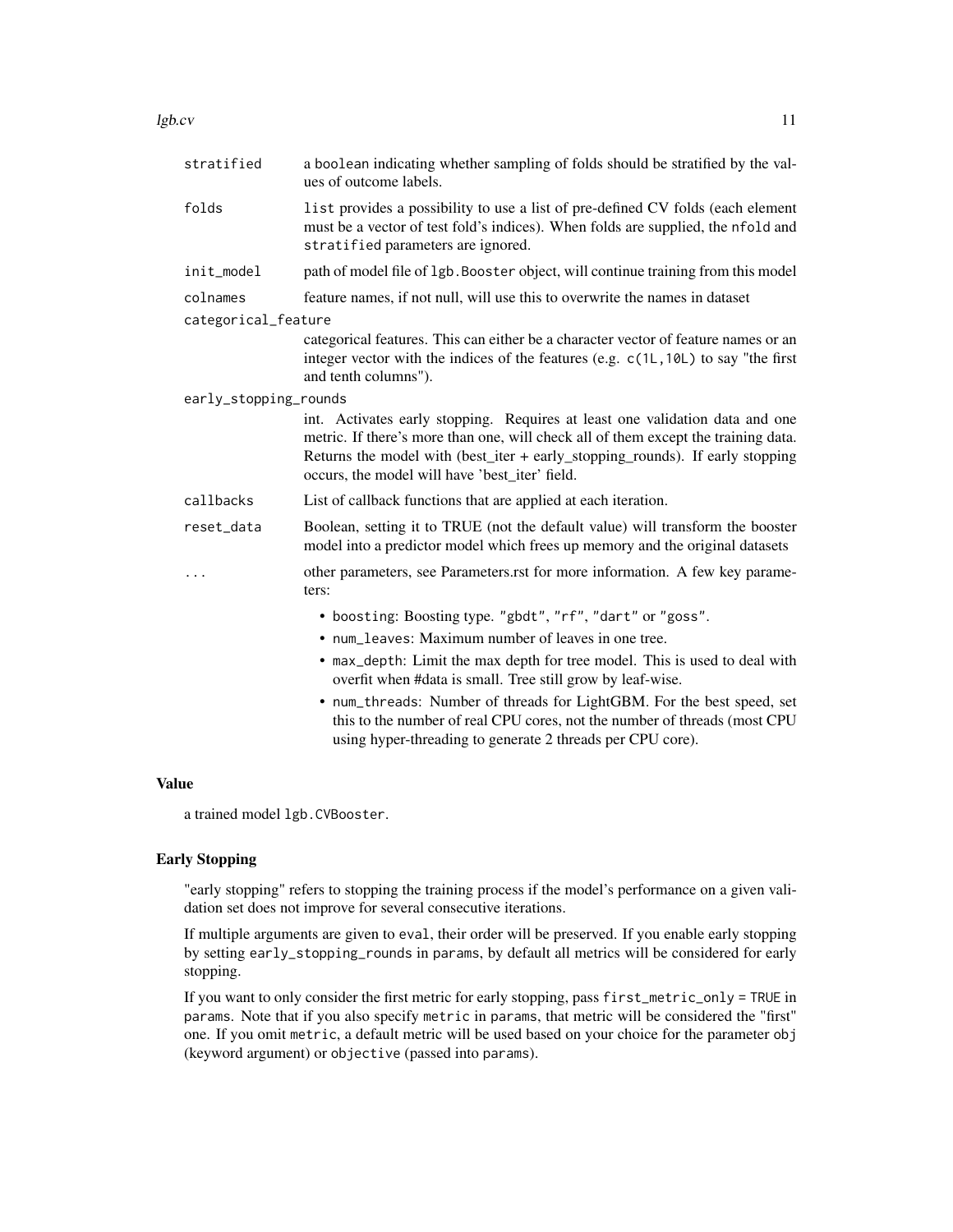## Examples

```
data(agaricus.train, package = "lightgbm")
train <- agaricus.train
dtrain <- lgb.Dataset(train$data, label = train$label)
params <- list(objective = "regression", metric = "l2")
model <- lgb.cv(
  params = params
  , data = dtrain
  , nrounds = 5L
  , nfold = 3L
  , min_data = 1L
  , learning_rate = 1.0
\mathcal{L}
```
<span id="page-11-1"></span>lgb.Dataset *Construct* lgb.Dataset *object*

## Description

Construct lgb.Dataset object from dense matrix, sparse matrix or local file (that was created previously by saving an lgb.Dataset).

#### Usage

```
lgb.Dataset(
  data,
  params = list(),reference = NULL,
  colnames = NULL,
  categorical_feature = NULL,
  free_raw_data = TRUE,
  info = list(),
  ...
\mathcal{L}
```
#### Arguments

| a matrix object, a dgCMatrix object or a character representing a filename |
|----------------------------------------------------------------------------|
| a list of parameters                                                       |
| reference dataset                                                          |
| names of columns<br>categorical_feature                                    |
| categorical features                                                       |
| TRUE for need to free raw data after construct                             |
| a list of information of the 1gb. Dataset object                           |
| other information to pass to info or parameters pass to params             |
|                                                                            |

<span id="page-11-0"></span>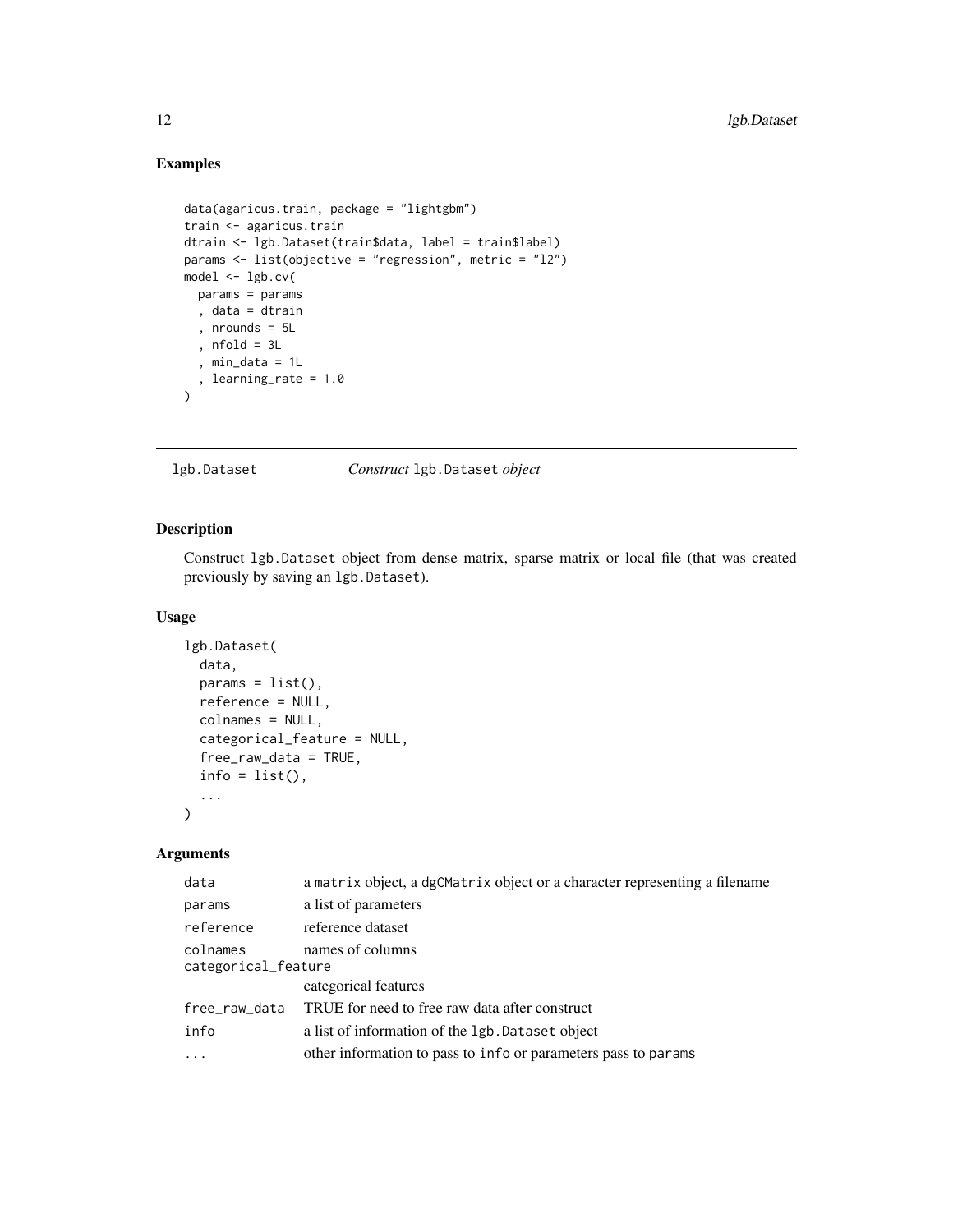## <span id="page-12-0"></span>lgb.Dataset.construct 13

## Value

constructed dataset

## Examples

```
data(agaricus.train, package = "lightgbm")
train <- agaricus.train
dtrain <- lgb.Dataset(train$data, label = train$label)
data_file <- tempfile(fileext = ".data")
lgb.Dataset.save(dtrain, data_file)
dtrain <- lgb.Dataset(data_file)
lgb.Dataset.construct(dtrain)
```
lgb.Dataset.construct *Construct Dataset explicitly*

## Description

Construct Dataset explicitly

## Usage

lgb.Dataset.construct(dataset)

#### Arguments

dataset Object of class lgb.Dataset

#### Value

constructed dataset

```
data(agaricus.train, package = "lightgbm")
train <- agaricus.train
dtrain <- lgb.Dataset(train$data, label = train$label)
lgb.Dataset.construct(dtrain)
```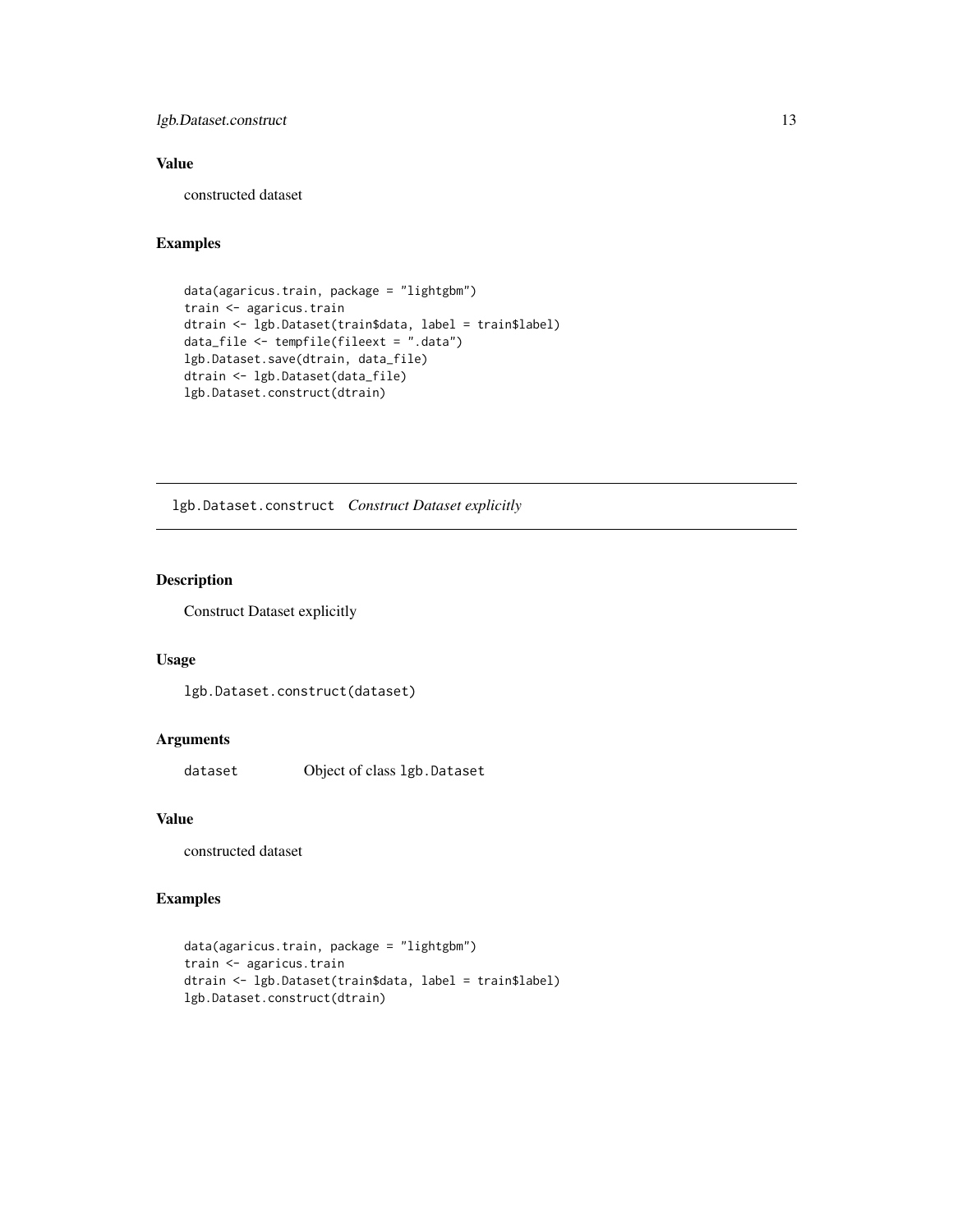<span id="page-13-0"></span>lgb.Dataset.create.valid

*Construct validation data*

### Description

Construct validation data according to training data

#### Usage

```
lgb.Dataset.create.valid(dataset, data, info = list(), ...)
```
## Arguments

| dataset           | 1gb. Dataset object, training data                                         |
|-------------------|----------------------------------------------------------------------------|
| data              | a matrix object, a dgCMatrix object or a character representing a filename |
| info              | a list of information of the 1gb. Dataset object                           |
| $\cdot\cdot\cdot$ | other information to pass to info.                                         |
|                   |                                                                            |

## Value

constructed dataset

## Examples

```
data(agaricus.train, package = "lightgbm")
train <- agaricus.train
dtrain <- lgb.Dataset(train$data, label = train$label)
data(agaricus.test, package = "lightgbm")
test <- agaricus.test
dtest <- lgb.Dataset.create.valid(dtrain, test$data, label = test$label)
```
lgb.Dataset.save *Save* lgb.Dataset *to a binary file*

## Description

Please note that init\_score is not saved in binary file. If you need it, please set it again after loading Dataset.

#### Usage

lgb.Dataset.save(dataset, fname)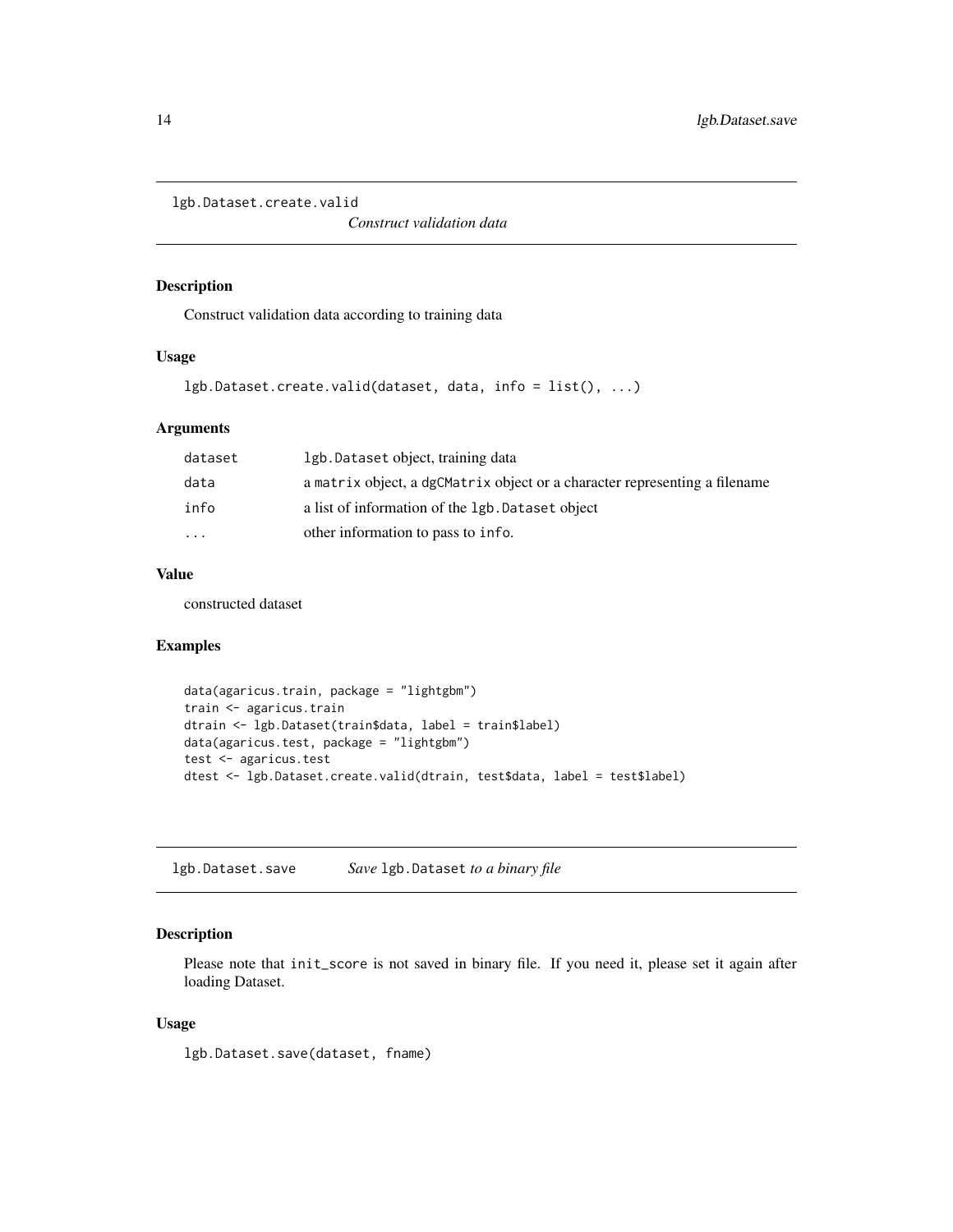#### <span id="page-14-0"></span>Arguments

| dataset | object of class 1gb. Dataset    |
|---------|---------------------------------|
| fname   | object filename of output file. |

## Value

the dataset you passed in

#### Examples

```
data(agaricus.train, package = "lightgbm")
train <- agaricus.train
dtrain <- lgb.Dataset(train$data, label = train$label)
lgb.Dataset.save(dtrain, tempfile(fileext = ".bin"))
```
lgb.Dataset.set.categorical *Set categorical feature of* lgb.Dataset

## Description

Set the categorical features of an lgb.Dataset object. Use this function to tell LightGBM which features should be treated as categorical.

#### Usage

lgb.Dataset.set.categorical(dataset, categorical\_feature)

## Arguments

dataset object of class lgb.Dataset

categorical\_feature

categorical features. This can either be a character vector of feature names or an integer vector with the indices of the features (e.g. c(1L,10L) to say "the first and tenth columns").

#### Value

the dataset you passed in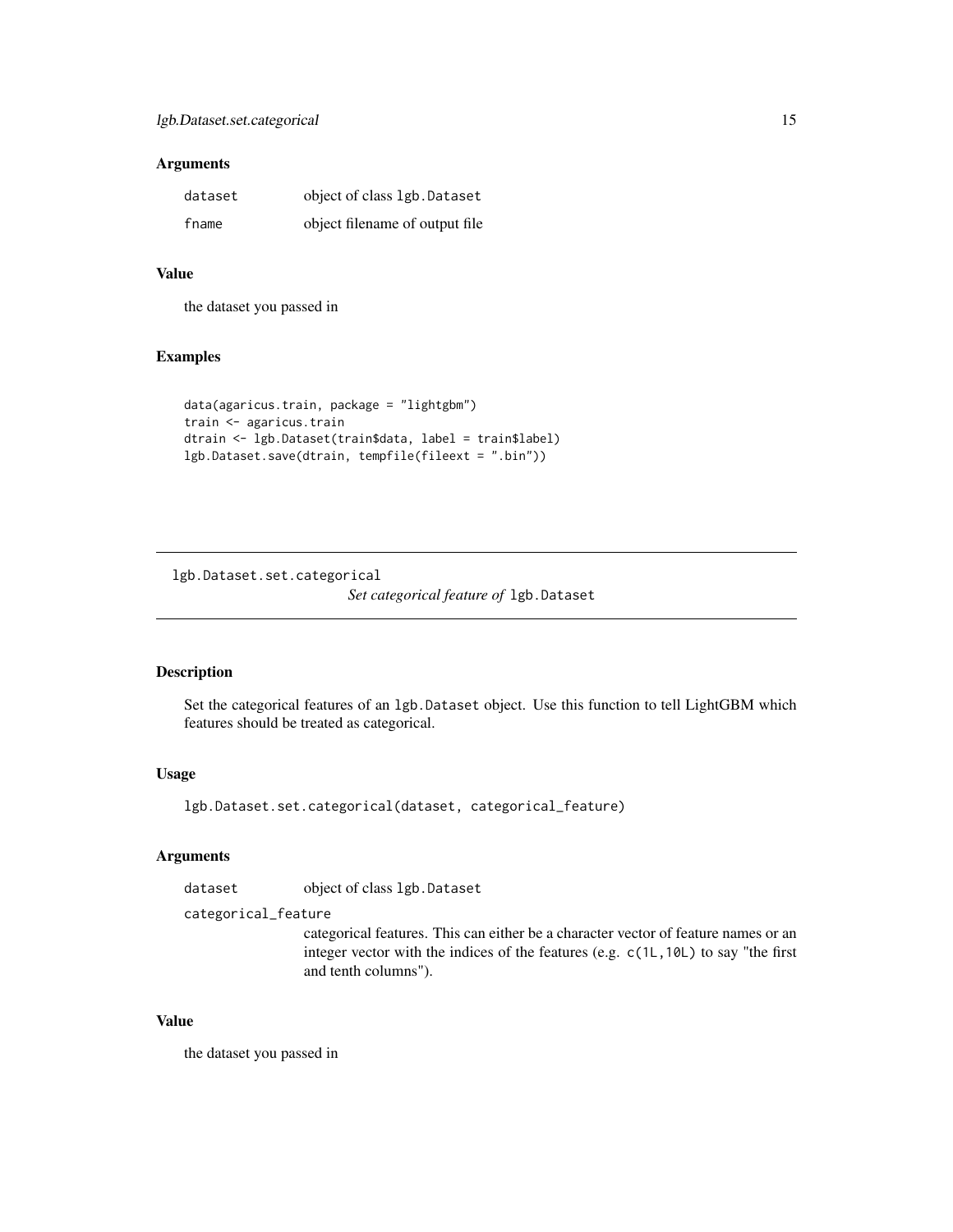## Examples

```
data(agaricus.train, package = "lightgbm")
train <- agaricus.train
dtrain <- lgb.Dataset(train$data, label = train$label)
data_file <- tempfile(fileext = ".data")
lgb.Dataset.save(dtrain, data_file)
dtrain <- lgb.Dataset(data_file)
lgb.Dataset.set.categorical(dtrain, 1L:2L)
```
lgb.Dataset.set.reference *Set reference of* lgb.Dataset

## Description

If you want to use validation data, you should set reference to training data

#### Usage

lgb.Dataset.set.reference(dataset, reference)

#### Arguments

| dataset   | object of class 1gb. Dataset |
|-----------|------------------------------|
| reference | object of class 1gb. Dataset |

#### Value

the dataset you passed in

```
data(agaricus.train, package ="lightgbm")
train <- agaricus.train
dtrain <- lgb.Dataset(train$data, label = train$label)
data(agaricus.test, package = "lightgbm")
test <- agaricus.test
dtest <- lgb.Dataset(test$data, test = train$label)
lgb.Dataset.set.reference(dtest, dtrain)
```
<span id="page-15-0"></span>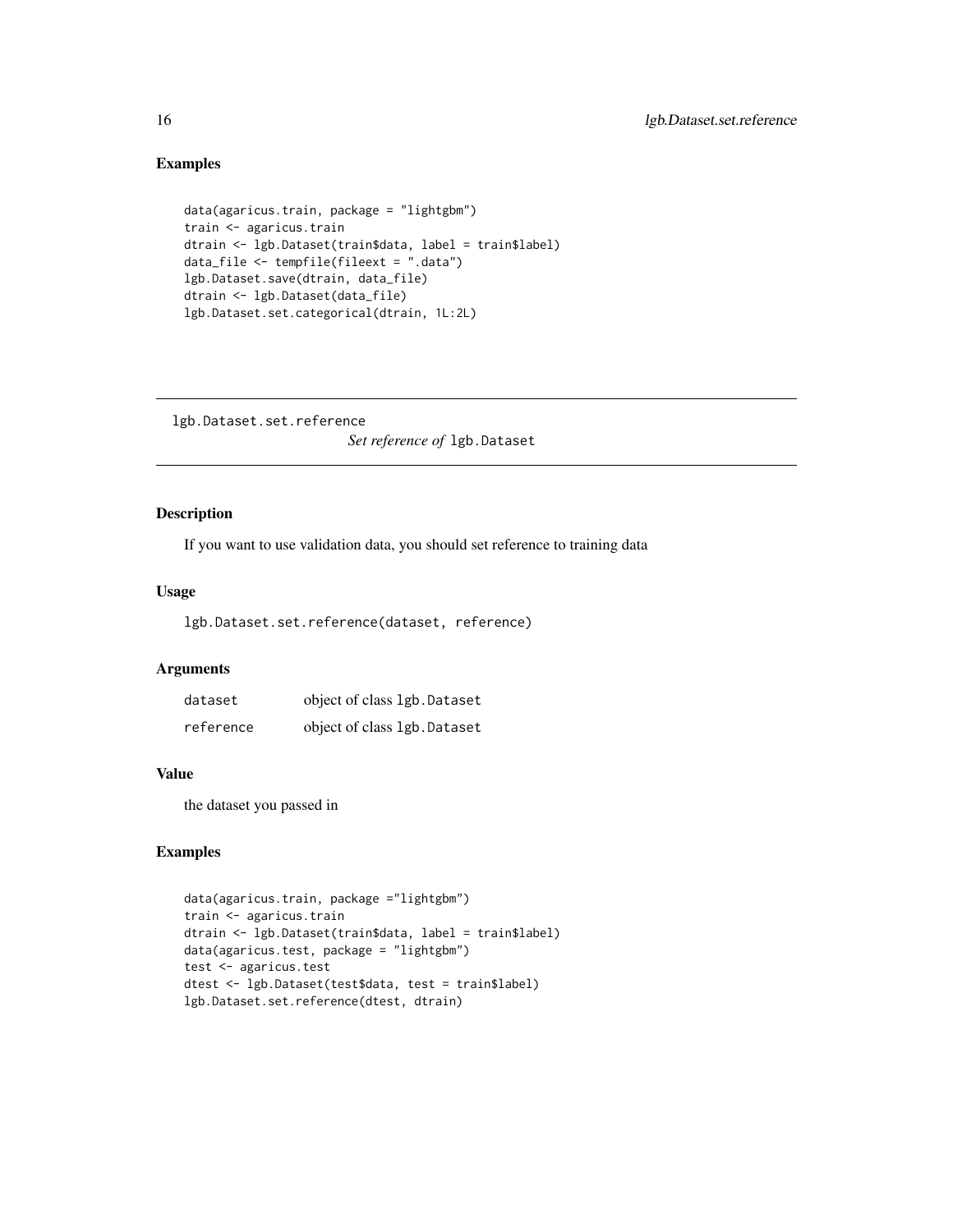<span id="page-16-0"></span>

## Description

Dump LightGBM model to json

## Usage

lgb.dump(booster, num\_iteration = NULL)

## Arguments

| booster | Object of class 1gb. Booster                                                                      |
|---------|---------------------------------------------------------------------------------------------------|
|         | num_iteration number of iteration want to predict with, NULL or $\leq 0$ means use best iteration |

## Value

json format of model

```
library(lightgbm)
data(agaricus.train, package = "lightgbm")
train <- agaricus.train
dtrain <- lgb.Dataset(train$data, label = train$label)
data(agaricus.test, package = "lightgbm")
test <- agaricus.test
dtest <- lgb.Dataset.create.valid(dtrain, test$data, label = test$label)
params <- list(objective = "regression", metric = "l2")
valids <- list(test = dtest)
model <- lgb.train(
 params = params
 , data = dtrain
  , nrounds = 10L
  , valids = valids
  , min_data = 1L
  , learning_rate = 1.0
  , early_stopping_rounds = 5L
)
json_model <- lgb.dump(model)
```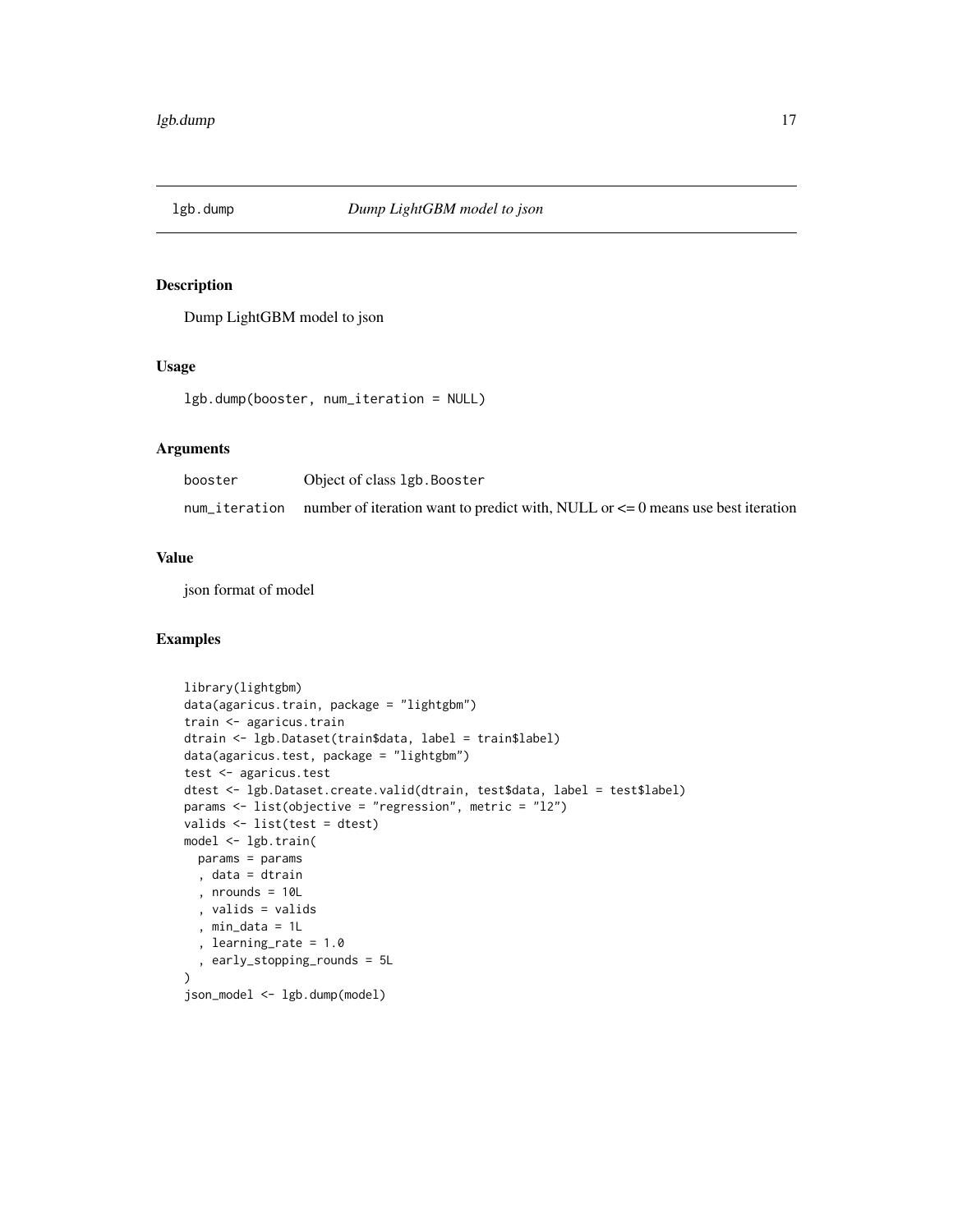<span id="page-17-0"></span>lgb.get.eval.result *Get record evaluation result from booster*

#### Description

Given a lgb.Booster, return evaluation results for a particular metric on a particular dataset.

## Usage

```
lgb.get.eval.result(
 booster,
  data_name,
  eval_name,
  iters = NULL,
  is_err = FALSE
)
```
#### Arguments

| booster   | Object of class 1gb. Booster                                                                                                                              |
|-----------|-----------------------------------------------------------------------------------------------------------------------------------------------------------|
| data_name | Name of the dataset to return evaluation results for.                                                                                                     |
| eval_name | Name of the evaluation metric to return results for.                                                                                                      |
| iters     | An integer vector of iterations you want to get evaluation results for. If NULL<br>(the default), evaluation results for all iterations will be returned. |
| is err    | TRUE will return evaluation error instead                                                                                                                 |

#### Value

numeric vector of evaluation result

```
# train a regression model
data(agaricus.train, package = "lightgbm")
train <- agaricus.train
dtrain <- lgb.Dataset(train$data, label = train$label)
data(agaricus.test, package = "lightgbm")
test <- agaricus.test
dtest <- lgb.Dataset.create.valid(dtrain, test$data, label = test$label)
params <- list(objective = "regression", metric = "l2")
valids <- list(test = dtest)
model <- lgb.train(
 params = params
  , data = dtrain
  , nrounds = 5L
  , valids = valids
```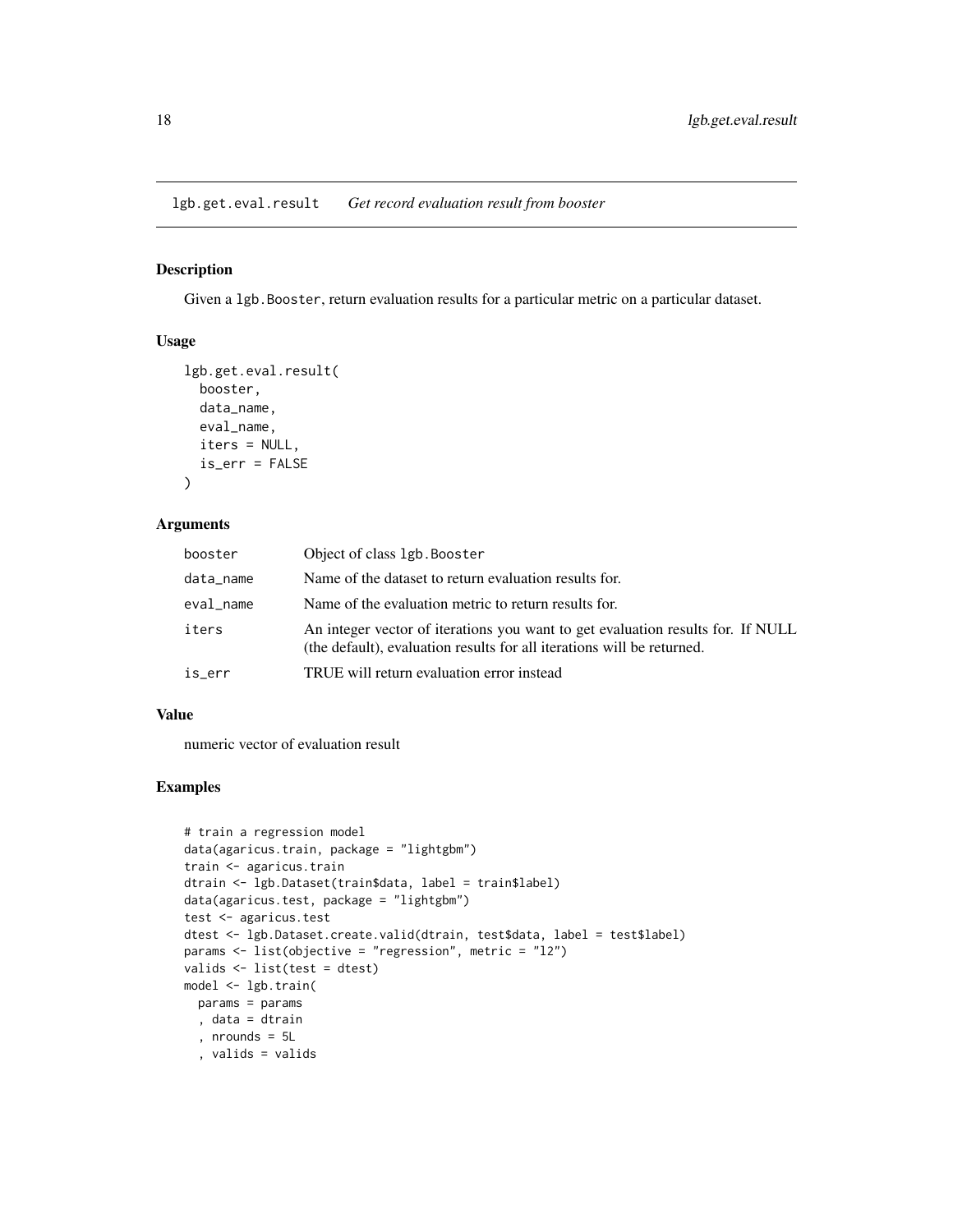## <span id="page-18-0"></span>lgb.importance 19

```
, min_data = 1L
  , learning_rate = 1.0
)
# Examine valid data_name values
print(setdiff(names(model$record_evals), "start_iter"))
# Examine valid eval_name values for dataset "test"
print(names(model$record_evals[["test"]]))
# Get L2 values for "test" dataset
lgb.get.eval.result(model, "test", "l2")
```
<span id="page-18-1"></span>lgb.importance *Compute feature importance in a model*

## Description

Creates a data.table of feature importances in a model.

#### Usage

lgb.importance(model, percentage = TRUE)

## Arguments

| model      | object of class 1gb. Booster.                      |
|------------|----------------------------------------------------|
| percentage | whether to show importance in relative percentage. |

## Value

For a tree model, a data.table with the following columns:

- Feature: Feature names in the model.
- Gain: The total gain of this feature's splits.
- Cover: The number of observation related to this feature.
- Frequency: The number of times a feature splited in trees.

```
data(agaricus.train, package = "lightgbm")
train <- agaricus.train
dtrain <- lgb.Dataset(train$data, label = train$label)
params <- list(
 objective = "binary"
```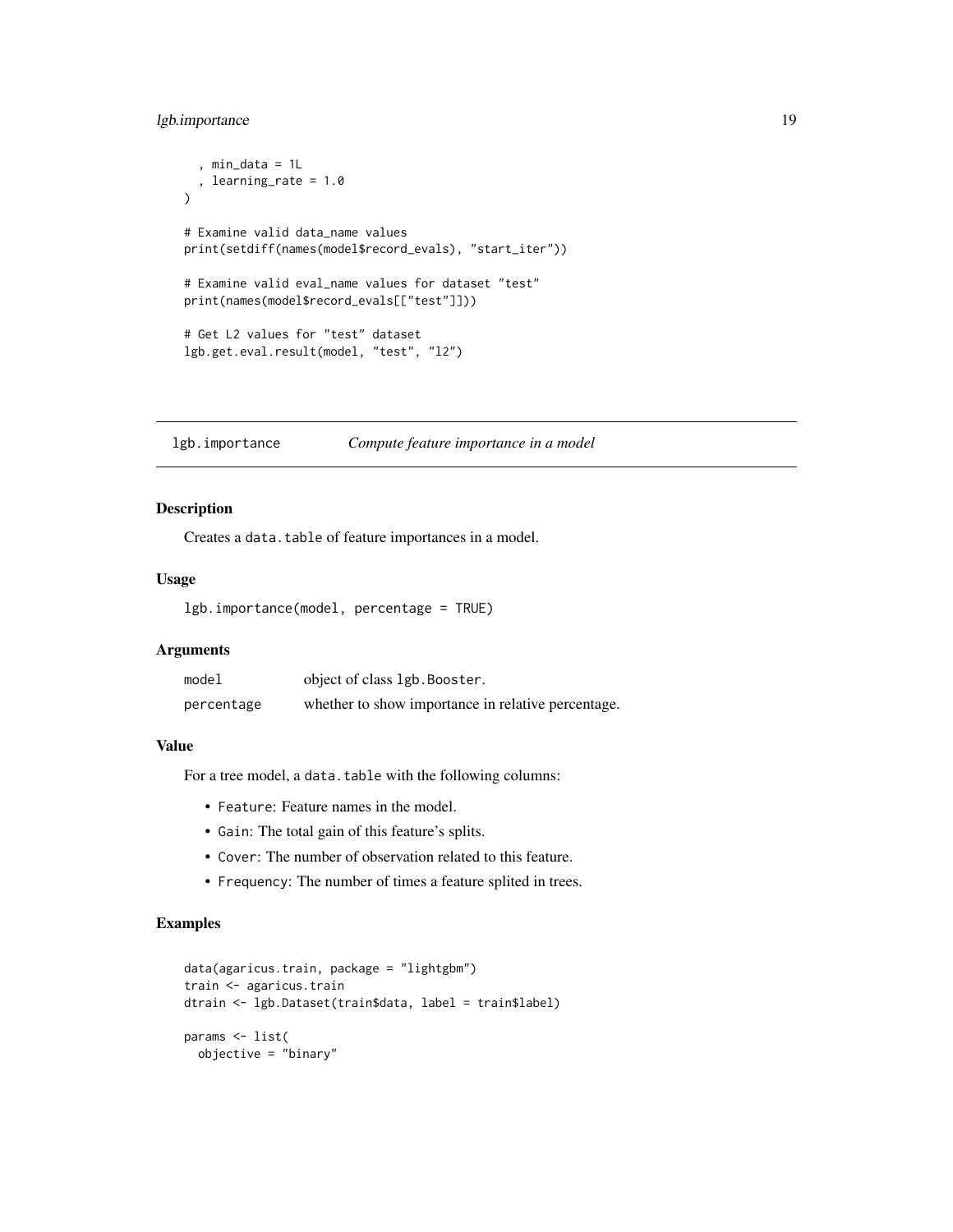```
, learning_rate = 0.1, max_depth = -1L, min_data_in_leaf = 1L
  , min_sum_hessian_in_leaf = 1.0
)
model <- lgb.train(
   params = params
    , data = dtrain
    , nrounds = 5L
\lambdatree_imp1 <- lgb.importance(model, percentage = TRUE)
tree_imp2 <- lgb.importance(model, percentage = FALSE)
```
<span id="page-19-1"></span>lgb.interprete *Compute feature contribution of prediction*

#### Description

Computes feature contribution components of rawscore prediction.

#### Usage

```
lgb.interprete(model, data, idxset, num_iteration = NULL)
```
#### Arguments

| model         | object of class 1gb. Booster.                                                        |
|---------------|--------------------------------------------------------------------------------------|
| data          | a matrix object or a dgCMatrix object.                                               |
| idxset        | an integer vector of indices of rows needed.                                         |
| num_iteration | number of iteration want to predict with, NULL or $\leq$ 0 means use best iteration. |

#### Value

For regression, binary classification and lambdarank model, a list of data.table with the following columns:

- Feature: Feature names in the model.
- Contribution: The total contribution of this feature's splits.

For multiclass classification, a list of data.table with the Feature column and Contribution columns to each class.

<span id="page-19-0"></span>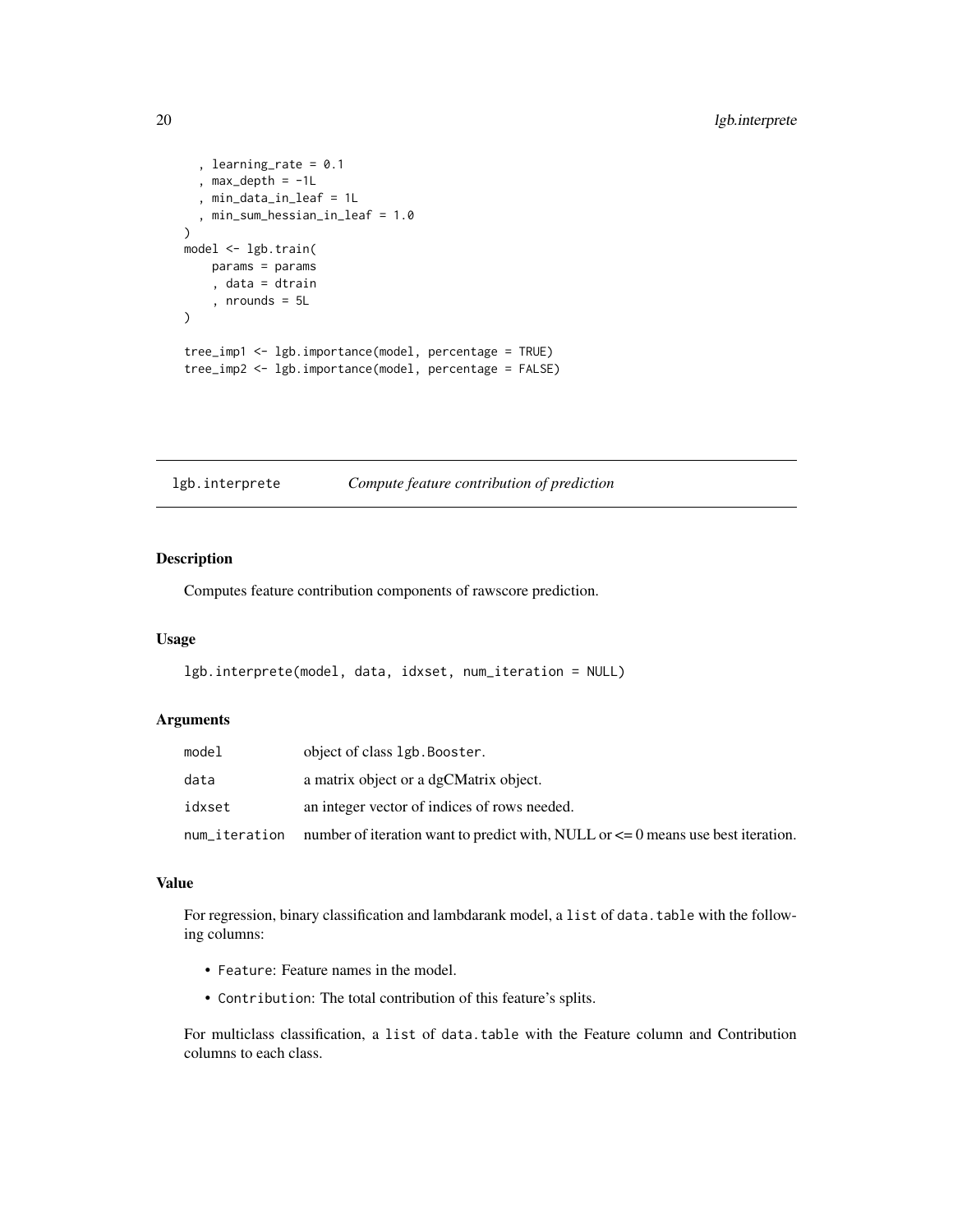#### <span id="page-20-0"></span>lgb.load 21

## Examples

```
Logit \leftarrow function(x) log(x / (1.0 - x))
data(agaricus.train, package = "lightgbm")
train <- agaricus.train
dtrain <- lgb.Dataset(train$data, label = train$label)
setinfo(dtrain, "init_score", rep(Logit(mean(train$label)), length(train$label)))
data(agaricus.test, package = "lightgbm")
test <- agaricus.test
params <- list(
    objective = "binary"
    , learning_rate = 0.1
    , max_depth = -1L, min_data_in_leaf = 1L
    , min_sum_hessian_in_leaf = 1.0
\mathcal{L}model <- lgb.train(
    params = params
    , data = dtrain
    , nrounds = 3L
)
```
tree\_interpretation <- lgb.interprete(model, test\$data, 1L:5L)

lgb.load *Load LightGBM model*

## Description

Load LightGBM takes in either a file path or model string. If both are provided, Load will default to loading from file

#### Usage

```
lgb.load(filename = NULL, model_str = NULL)
```
#### Arguments

| filename  | path of model file         |
|-----------|----------------------------|
| model_str | a str containing the model |

#### Value

lgb.Booster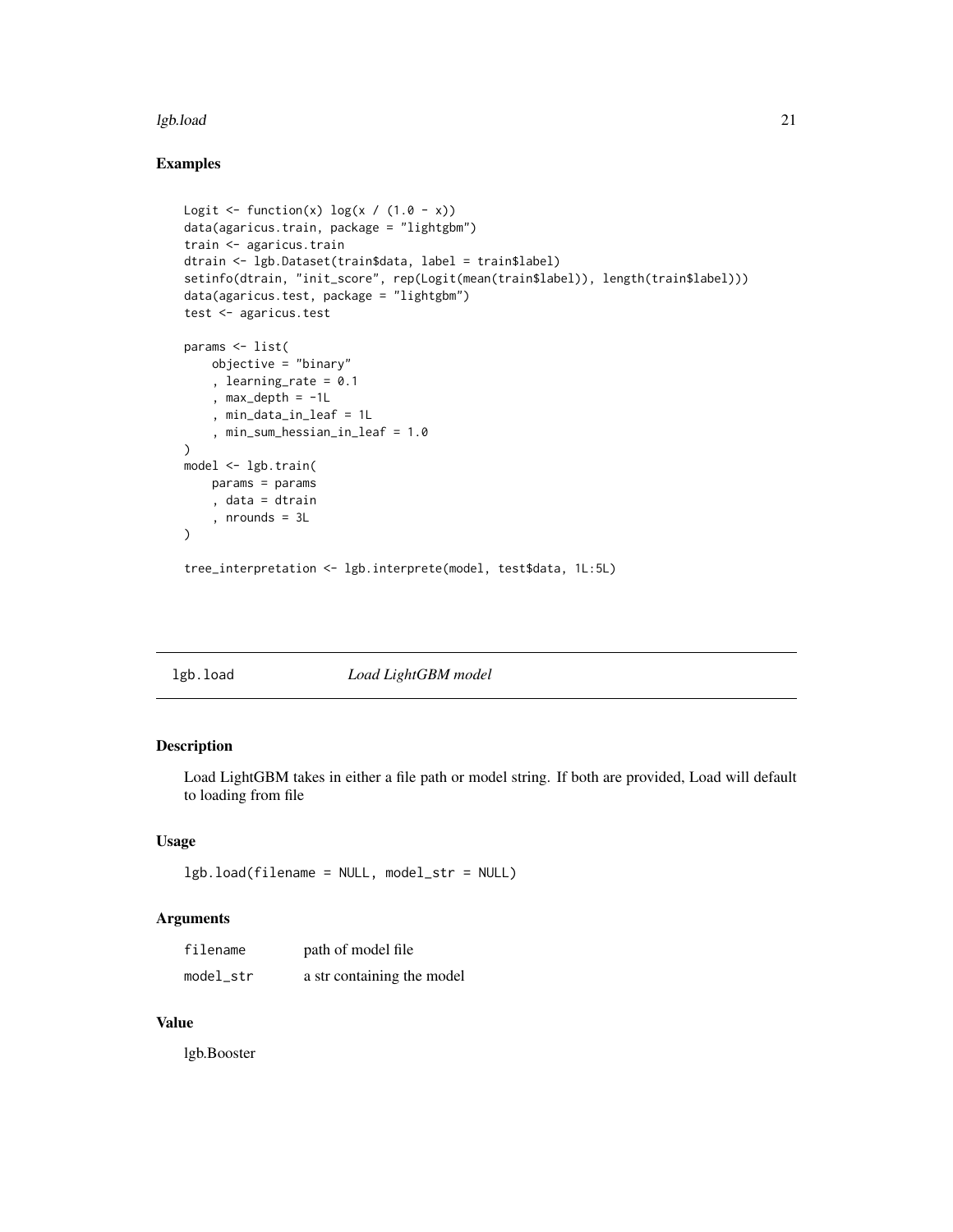#### Examples

```
data(agaricus.train, package = "lightgbm")
train <- agaricus.train
dtrain <- lgb.Dataset(train$data, label = train$label)
data(agaricus.test, package = "lightgbm")
test <- agaricus.test
dtest <- lgb.Dataset.create.valid(dtrain, test$data, label = test$label)
params <- list(objective = "regression", metric = "l2")
valids <- list(test = dtest)
model <- lgb.train(
 params = params
  , data = dtrain
  , nrounds = 5L
  , valids = valids
  , min_data = 1L
  , learning_rate = 1.0
  , early_stopping_rounds = 3L
\lambdamodel_file <- tempfile(fileext = ".txt")
lgb.save(model, model_file)
load_booster <- lgb.load(filename = model_file)
model_string <- model$save_model_to_string(NULL) # saves best iteration
load_booster_from_str <- lgb.load(model_str = model_string)
```
lgb.model.dt.tree *Parse a LightGBM model json dump*

#### Description

Parse a LightGBM model json dump into a data.table structure.

#### Usage

```
lgb.model.dt.tree(model, num_iteration = NULL)
```
#### Arguments

| model | object of class 1gb. Booster                                                                              |
|-------|-----------------------------------------------------------------------------------------------------------|
|       | num iteration number of iterations you want to predict with. NULL or $\leq 0$ means use best<br>iteration |

## Value

A data.table with detailed information about model trees' nodes and leafs.

The columns of the data.table are:

• tree\_index: ID of a tree in a model (integer)

<span id="page-21-0"></span>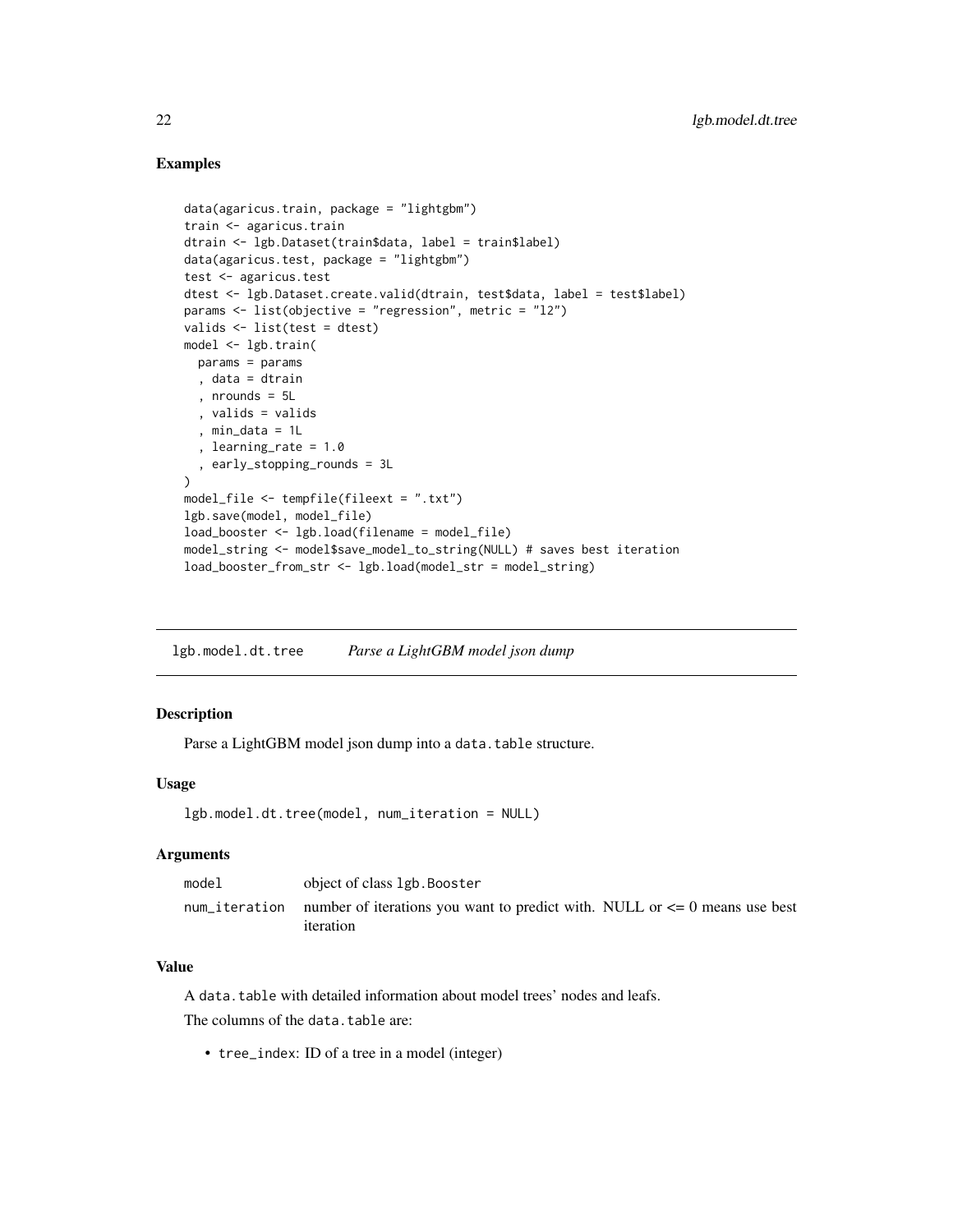- <span id="page-22-0"></span>• split\_index: ID of a node in a tree (integer)
- split\_feature: for a node, it's a feature name (character); for a leaf, it simply labels it as "NA"
- node\_parent: ID of the parent node for current node (integer)
- leaf\_index: ID of a leaf in a tree (integer)
- leaf\_parent: ID of the parent node for current leaf (integer)
- split\_gain: Split gain of a node
- threshold: Splitting threshold value of a node
- decision\_type: Decision type of a node
- default\_left: Determine how to handle NA value, TRUE -> Left, FALSE -> Right
- internal\_value: Node value
- internal\_count: The number of observation collected by a node
- leaf\_value: Leaf value
- leaf\_count: The number of observation collected by a leaf

#### Examples

```
data(agaricus.train, package = "lightgbm")
train <- agaricus.train
dtrain <- lgb.Dataset(train$data, label = train$label)
params <- list(
  objective = "binary"
  , learning_rate = 0.01
  , num_leaves = 63L
  , max_depth = -1L
  , min_data_in_leaf = 1L
  , min_sum_hessian_in_leaf = 1.0
)
model <- lgb.train(params, dtrain, 10L)
tree_dt <- lgb.model.dt.tree(model)
```
lgb.plot.importance *Plot feature importance as a bar graph*

#### Description

Plot previously calculated feature importance: Gain, Cover and Frequency, as a bar graph.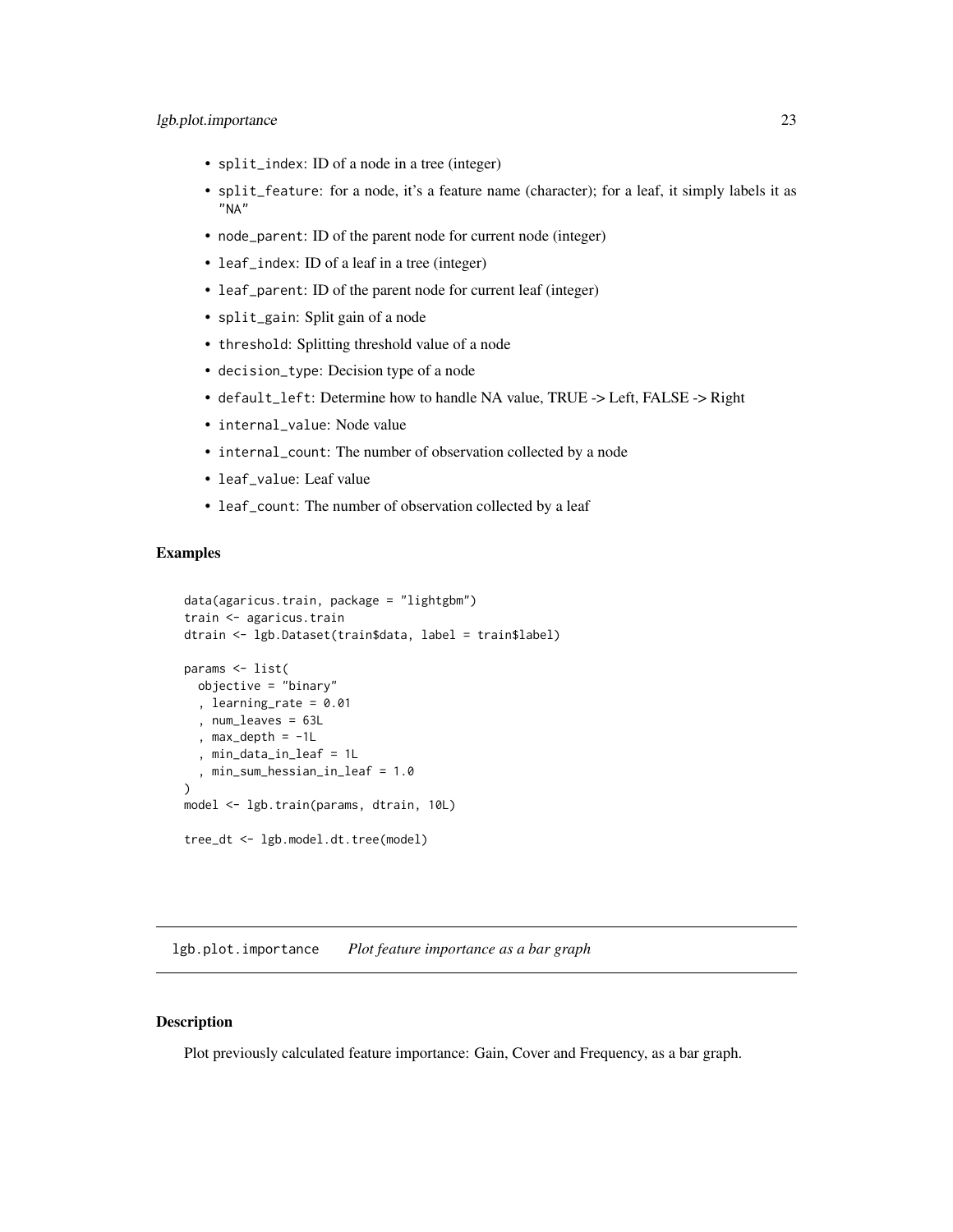## Usage

```
lgb.plot.importance(
  tree_imp,
  top_n = 10L,
 measure = "Gain",
 left_margin = 10L,
  cex = NULL)
```
## Arguments

| tree_imp    | a data. table returned by lgb. importance.                                                                                                                                                       |
|-------------|--------------------------------------------------------------------------------------------------------------------------------------------------------------------------------------------------|
| top_n       | maximal number of top features to include into the plot.                                                                                                                                         |
| measure     | the name of importance measure to plot, can be "Gain", "Cover" or "Frequency".                                                                                                                   |
| left_margin | (base R barplot) allows to adjust the left margin size to fit feature names.                                                                                                                     |
| cex         | (base R barplot) passed as cex. names parameter to barplot. Set a number<br>smaller than 1.0 to make the bar labels smaller than R's default and values<br>greater than 1.0 to make them larger. |

## Details

The graph represents each feature as a horizontal bar of length proportional to the defined importance of a feature. Features are shown ranked in a decreasing importance order.

## Value

The lgb.plot.importance function creates a barplot and silently returns a processed data.table with top\_n features sorted by defined importance.

```
data(agaricus.train, package = "lightgbm")
train <- agaricus.train
dtrain <- lgb.Dataset(train$data, label = train$label)
params <- list(
    objective = "binary"
    , learning_rate = 0.1
    , min_data_in_leaf = 1L
    , min_sum_hessian_in_leaf = 1.0
\mathcal{L}model <- lgb.train(
    params = params
    , data = dtrain
    , nrounds = 5L
)
```
<span id="page-23-0"></span>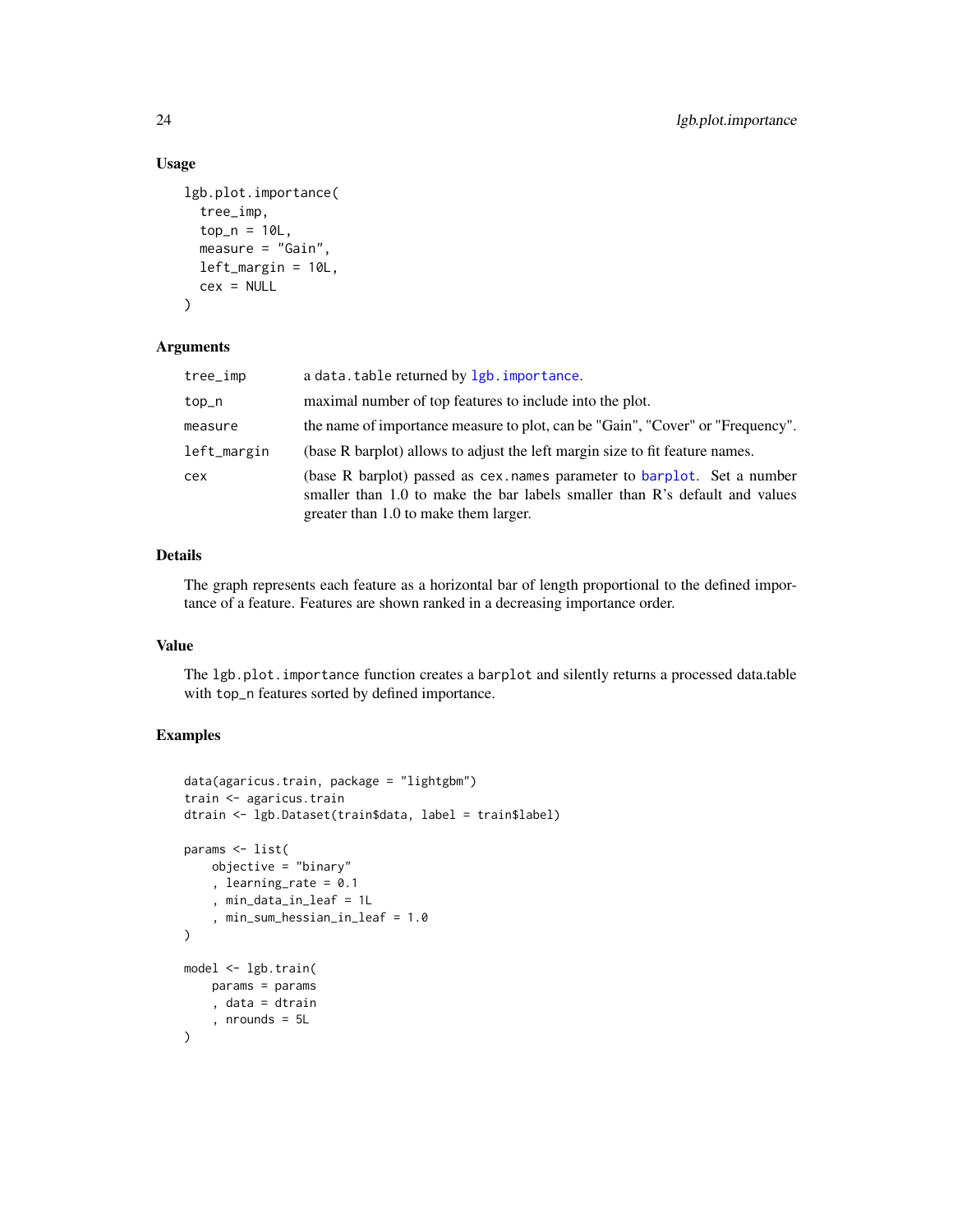```
tree_imp <- lgb.importance(model, percentage = TRUE)
lgb.plot.importance(tree_imp, top_n = 5L, measure = "Gain")
```
lgb.plot.interpretation

*Plot feature contribution as a bar graph*

## Description

Plot previously calculated feature contribution as a bar graph.

## Usage

```
lgb.plot.interpretation(
  tree_interpretation_dt,
  top_n = 10L,
 cols = 1L,left_margin = 10L,
  cex = NULL)
```
## Arguments

tree\_interpretation\_dt

|             | a data. table returned by lgb. interprete.                                                             |
|-------------|--------------------------------------------------------------------------------------------------------|
| top_n       | maximal number of top features to include into the plot.                                               |
| cols        | the column numbers of layout, will be used only for multiclass classification<br>feature contribution. |
| left_margin | (base R barplot) allows to adjust the left margin size to fit feature names.                           |
| cex         | (base R barplot) passed as cex. names parameter to barplot.                                            |

## Details

The graph represents each feature as a horizontal bar of length proportional to the defined contribution of a feature. Features are shown ranked in a decreasing contribution order.

## Value

The lgb.plot.interpretation function creates a barplot.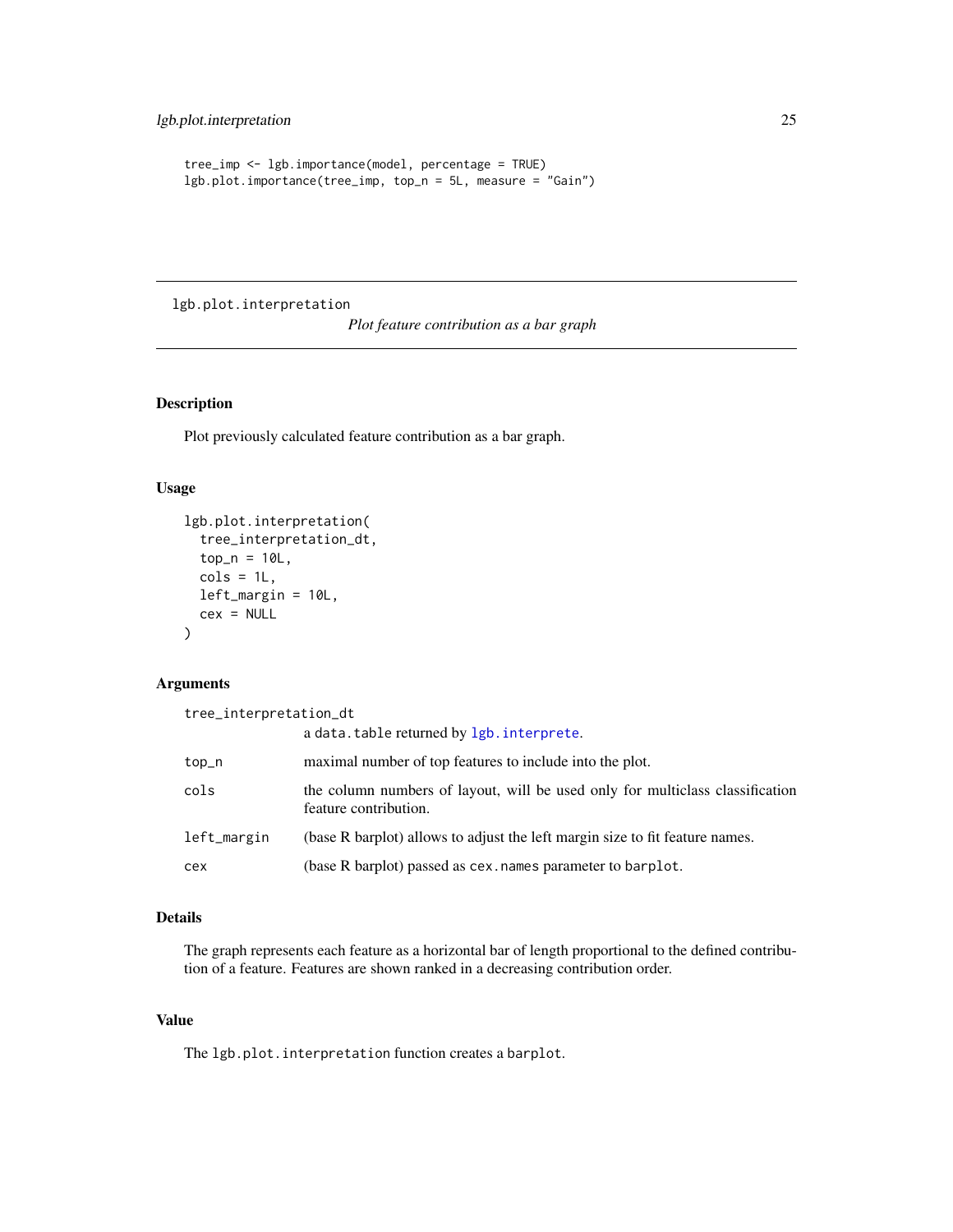## Examples

```
Logit \leq function(x) {
  log(x / (1.0 - x))}
data(agaricus.train, package = "lightgbm")
labels <- agaricus.train$label
dtrain <- lgb.Dataset(
  agaricus.train$data
  , label = labels
\mathcal{L}setinfo(dtrain, "init_score", rep(Logit(mean(labels)), length(labels)))
data(agaricus.test, package = "lightgbm")
params <- list(
 objective = "binary"
  , learning_rate = 0.1
  , max_depth = -1L
  , min_data_in_leaf = 1L
  , min_sum_hessian_in_leaf = 1.0
)
model <- lgb.train(
  params = params
  , data = dtrain
  , nrounds = 5L
\mathcal{L}tree_interpretation <- lgb.interprete(
 model = model
  , data = agaricus.test$data
  , idxset = 1L:5L\lambdalgb.plot.interpretation(
  tree_interpretation_dt = tree_interpretation[[1L]]
  , top_n = 3L
\mathcal{L}
```
lgb.save *Save LightGBM model*

## Description

Save LightGBM model

#### Usage

```
lgb.save(booster, filename, num_iteration = NULL)
```
<span id="page-25-0"></span>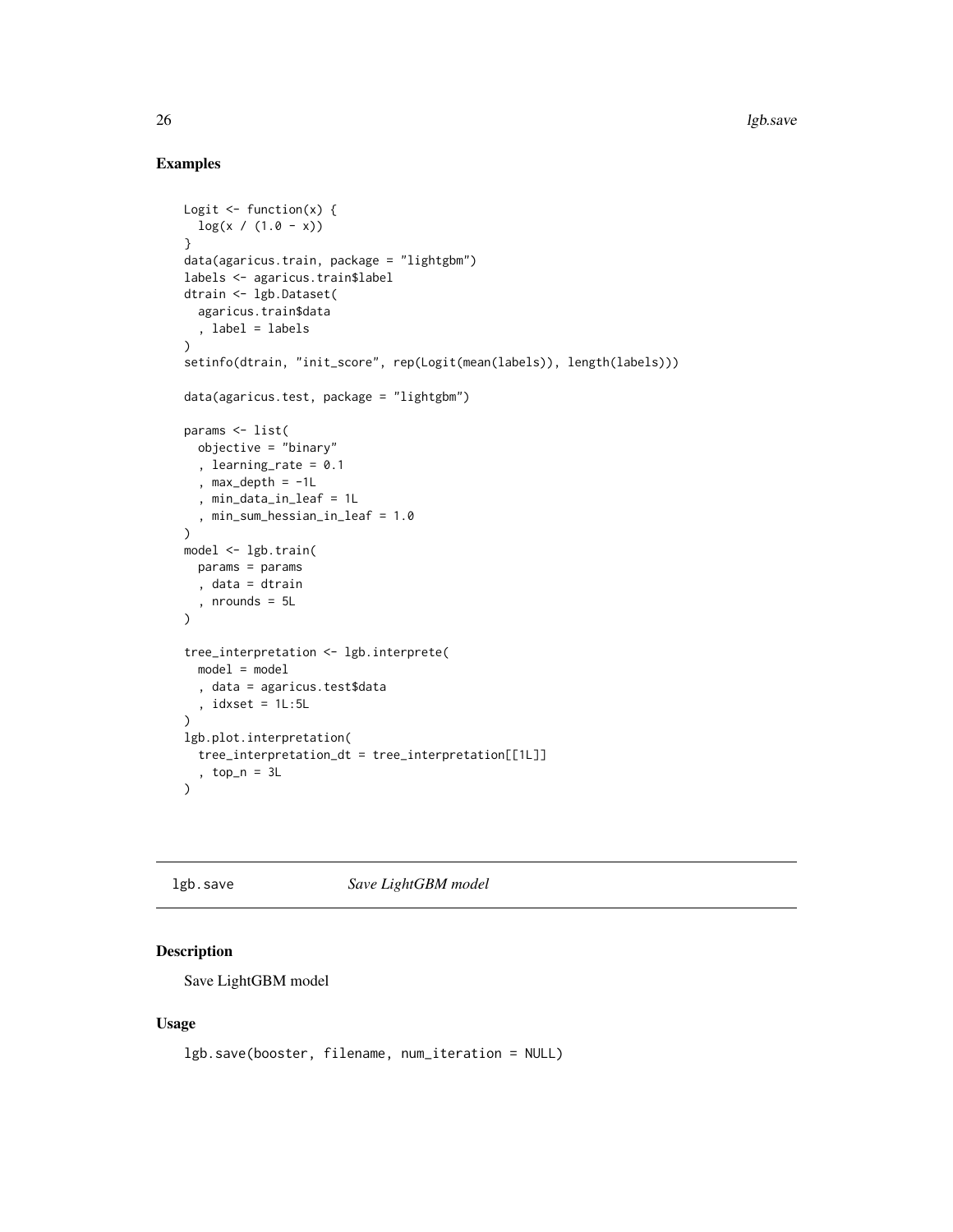#### <span id="page-26-0"></span>lgb.train 27

#### Arguments

| booster  | Object of class 1gb. Booster                                                                     |
|----------|--------------------------------------------------------------------------------------------------|
| filename | saved filename                                                                                   |
|          | num iteration unner of iteration want to predict with, NULL or $\leq$ 0 means use best iteration |

#### Value

lgb.Booster

## Examples

```
library(lightgbm)
data(agaricus.train, package = "lightgbm")
train <- agaricus.train
dtrain <- lgb.Dataset(train$data, label = train$label)
data(agaricus.test, package = "lightgbm")
test <- agaricus.test
dtest <- lgb.Dataset.create.valid(dtrain, test$data, label = test$label)
params <- list(objective = "regression", metric = "l2")
valids <- list(test = dtest)
model <- lgb.train(
 params = params
 , data = dtrain
  , nrounds = 10L
  , valids = valids
  , min_data = 1L
  , learning_rate = 1.0
  , early_stopping_rounds = 5L
\mathcal{L}lgb.save(model, tempfile(fileext = ".txt"))
```
<span id="page-26-1"></span>

lgb.train *Main training logic for LightGBM*

## Description

Logic to train with LightGBM

## Usage

```
lgb.train(
 params = list(),data,
 nrounds = 10L,
 valids = list(),
 obj = NULL,
```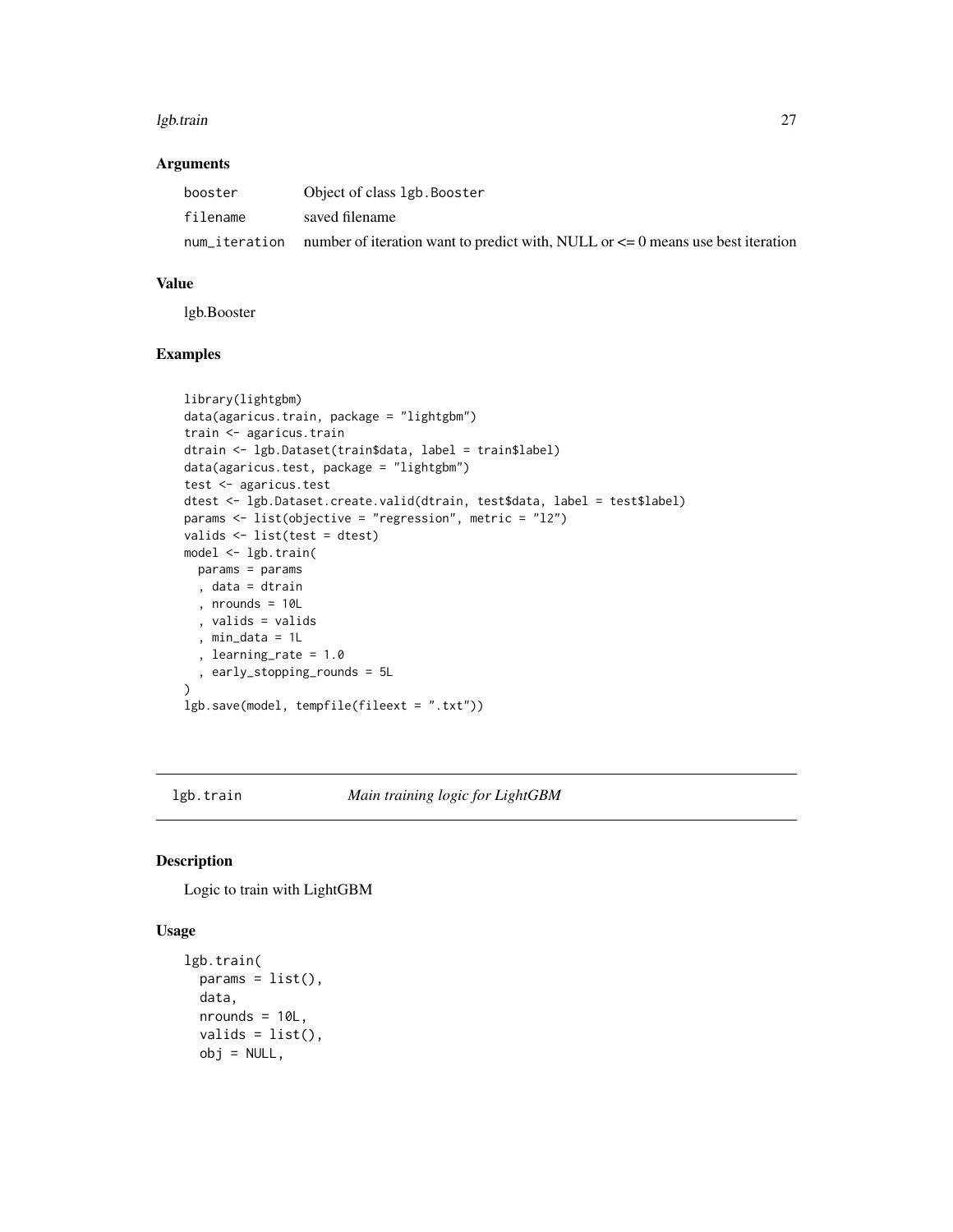```
eval = NULL,verbose = 1L,
 record = TRUE,
 eval_freq = 1L,
  init_model = NULL,
 colnames = NULL,
 categorical_feature = NULL,
 early_stopping_rounds = NULL,
 callbacks = list(),
 reset_data = FALSE,
  ...
\mathcal{L}
```
## Arguments

| List of parameters<br>params                                                                                                                                                                                         |  |
|----------------------------------------------------------------------------------------------------------------------------------------------------------------------------------------------------------------------|--|
| a 1gb. Dataset object, used for training. Some functions, such as 1gb. cv, may<br>data<br>allow you to pass other types of data like matrix and then separately supply<br>label as a keyword argument.               |  |
| number of training rounds<br>nrounds                                                                                                                                                                                 |  |
| valids<br>a list of 1gb. Dataset objects, used for validation                                                                                                                                                        |  |
| obj<br>objective function, can be character or custom objective function. Examples in-<br>clude regression, regression_11, huber, binary, lambdarank, multiclass,<br>multiclass                                      |  |
| evaluation function(s). This can be a character vector, function, or list with a<br>eval<br>mixture of strings and functions.                                                                                        |  |
| • a. character vector: If you provide a character vector to this argument,<br>it should contain strings with valid evaluation metrics. See The "metric"<br>section of the documentation for a list of valid metrics. |  |
| • b. function: You can provide a custom evaluation function. This should ac-<br>cept the keyword arguments preds and dtrain and should return a named<br>list with three elements:                                   |  |
| - name: A string with the name of the metric, used for printing and stor-<br>ing results.                                                                                                                            |  |
| - value: A single number indicating the value of the metric for the given<br>predictions and true values                                                                                                             |  |
| - higher_better: A boolean indicating whether higher values indicate<br>a better fit. For example, this would be FALSE for metrics like MAE or<br>RMSE.                                                              |  |
| • c. list: If a list is given, it should only contain character vectors and func-<br>tions. These should follow the requirements from the descriptions above.                                                        |  |
| verbosity for output, if $\leq 0$ , also will disable the print of evaluation during<br>verbose<br>training                                                                                                          |  |
| Boolean, TRUE will record iteration message to booster\$record_evals<br>record                                                                                                                                       |  |
| evaluation output frequency, only effect when verbose $> 0$<br>eval_freq                                                                                                                                             |  |

<span id="page-27-0"></span>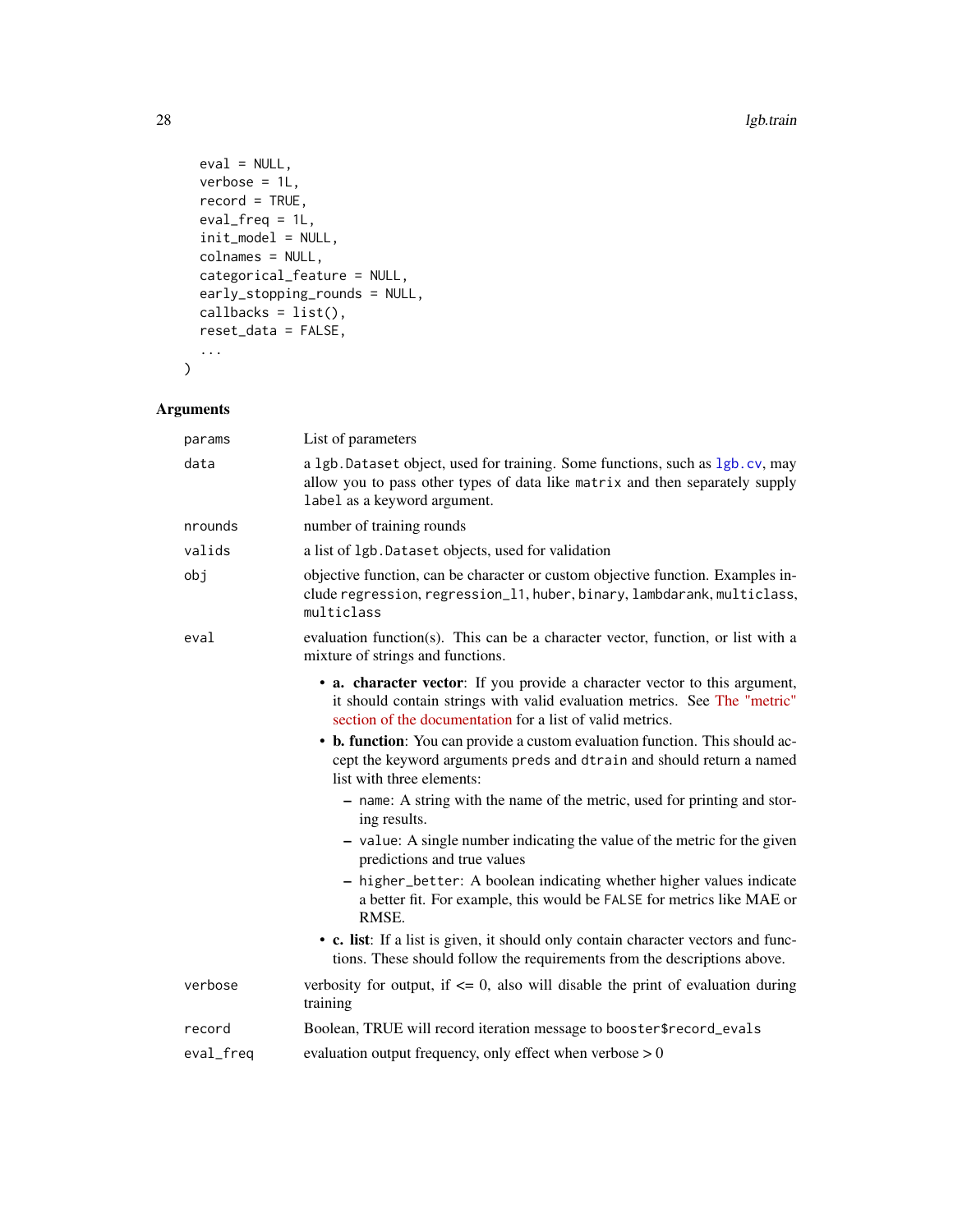#### lgb.train 29

| init_model            | path of model file of 1gb. Booster object, will continue training from this model                                                                                                                                                                                                                     |
|-----------------------|-------------------------------------------------------------------------------------------------------------------------------------------------------------------------------------------------------------------------------------------------------------------------------------------------------|
| colnames              | feature names, if not null, will use this to overwrite the names in dataset                                                                                                                                                                                                                           |
| categorical_feature   |                                                                                                                                                                                                                                                                                                       |
|                       | list of str or int type int represents index, type str represents feature names                                                                                                                                                                                                                       |
| early_stopping_rounds |                                                                                                                                                                                                                                                                                                       |
|                       | int. Activates early stopping. Requires at least one validation data and one<br>metric. If there's more than one, will check all of them except the training data.<br>Returns the model with (best_iter + early_stopping_rounds). If early stopping<br>occurs, the model will have 'best_iter' field. |
| callbacks             | List of callback functions that are applied at each iteration.                                                                                                                                                                                                                                        |
| reset_data            | Boolean, setting it to TRUE (not the default value) will transform the booster<br>model into a predictor model which frees up memory and the original datasets                                                                                                                                        |
| .                     | other parameters, see Parameters.rst for more information. A few key parame-<br>ters:                                                                                                                                                                                                                 |
|                       | • boosting: Boosting type. "gbdt", "rf", "dart" or "goss".                                                                                                                                                                                                                                            |
|                       | • num_leaves: Maximum number of leaves in one tree.                                                                                                                                                                                                                                                   |
|                       | • max_depth: Limit the max depth for tree model. This is used to deal with<br>overfit when #data is small. Tree still grow by leaf-wise.                                                                                                                                                              |
|                       | • num_threads: Number of threads for LightGBM. For the best speed, set<br>this to the number of real CPU cores, not the number of threads (most CPU<br>using hyper-threading to generate 2 threads per CPU core).                                                                                     |

#### Value

a trained booster model lgb.Booster.

## Early Stopping

"early stopping" refers to stopping the training process if the model's performance on a given validation set does not improve for several consecutive iterations.

If multiple arguments are given to eval, their order will be preserved. If you enable early stopping by setting early\_stopping\_rounds in params, by default all metrics will be considered for early stopping.

If you want to only consider the first metric for early stopping, pass first\_metric\_only = TRUE in params. Note that if you also specify metric in params, that metric will be considered the "first" one. If you omit metric, a default metric will be used based on your choice for the parameter obj (keyword argument) or objective (passed into params).

```
data(agaricus.train, package = "lightgbm")
train <- agaricus.train
dtrain <- lgb.Dataset(train$data, label = train$label)
data(agaricus.test, package = "lightgbm")
test <- agaricus.test
dtest <- lgb.Dataset.create.valid(dtrain, test$data, label = test$label)
```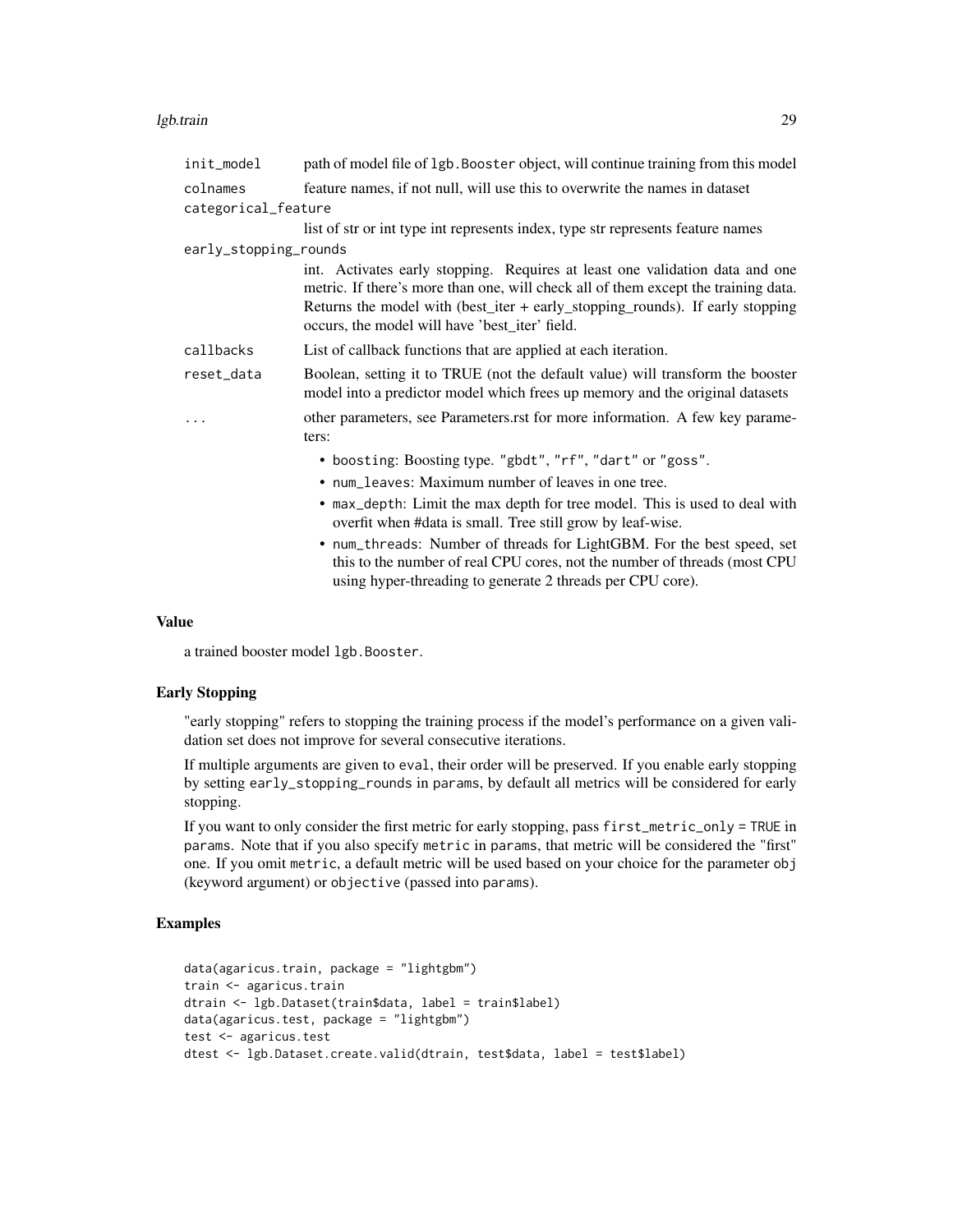```
params <- list(objective = "regression", metric = "l2")
valids <- list(test = dtest)
model <- lgb.train(
 params = params
  , data = dtrain
  , nrounds = 5L
  , valids = valids
  , min_data = 1L
  , learning_rate = 1.0
  , early_stopping_rounds = 3L
)
```
lgb.unloader *Remove lightgbm and its objects from an environment*

#### Description

Attempts to unload LightGBM packages so you can remove objects cleanly without having to restart R. This is useful for instance if an object becomes stuck for no apparent reason and you do not want to restart R to fix the lost object.

#### Usage

```
lgb.unloader(restore = TRUE, wipe = FALSE, envir = .GlobalEnv)
```
#### Arguments

| restore | Whether to reload LightGBM immediately after detaching from R. Defaults to<br>TRUE which means automatically reload LightGBM once unloading is performed. |
|---------|-----------------------------------------------------------------------------------------------------------------------------------------------------------|
| wipe    | Whether to wipe all 1gb. Dataset and 1gb. Booster from the global environ-<br>ment. Defaults to FALSE which means to not remove them.                     |
| envir   | The environment to perform wiping on if wipe == TRUE. Defaults to . GlobalEnv<br>which is the global environment.                                         |

#### Value

NULL invisibly.

```
data(agaricus.train, package = "lightgbm")
train <- agaricus.train
dtrain <- lgb.Dataset(train$data, label = train$label)
data(agaricus.test, package = "lightgbm")
test <- agaricus.test
dtest <- lgb.Dataset.create.valid(dtrain, test$data, label = test$label)
params <- list(objective = "regression", metric = "l2")
```
<span id="page-29-0"></span>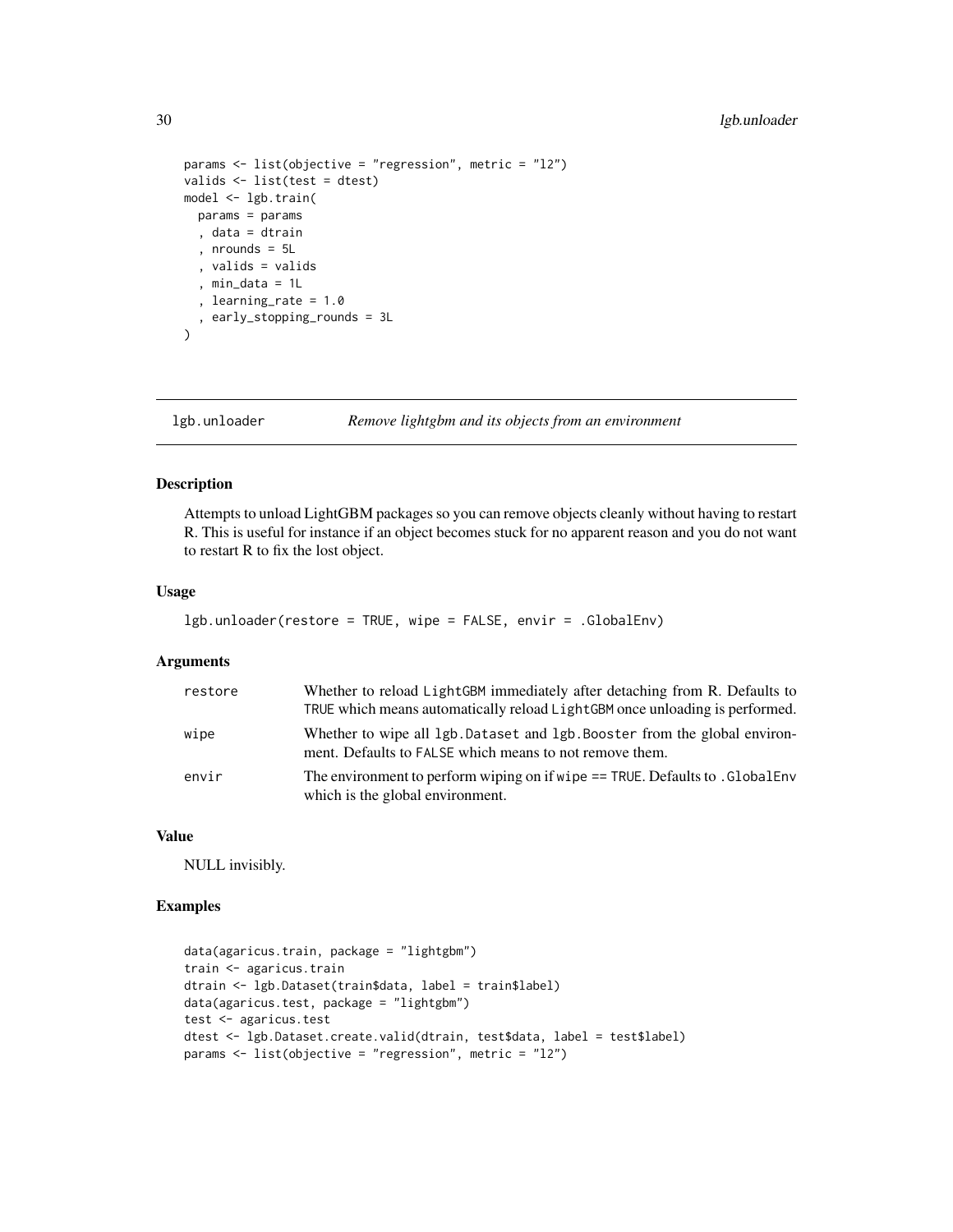#### <span id="page-30-0"></span>lightgbm 31

```
valids <- list(test = dtest)
model <- lgb.train(
 params = params
  , data = dtrain
  , nrounds = 5L
  , valids = valids
  , min_data = 1L
  , learning_rate = 1.0
\overline{)}lgb.unloader(restore = FALSE, wipe = FALSE, envir = .GlobalEnv)
rm(model, dtrain, dtest) # Not needed if wipe = TRUE
gc() # Not needed if wipe = TRUE
library(lightgbm)
# Do whatever you want again with LightGBM without object clashing
```
## lightgbm *Train a LightGBM model*

## Description

Simple interface for training a LightGBM model.

#### Usage

```
lightgbm(
  data,
  label = NULL,weight = NULL,params = list(),nrounds = 10L,
  verbose = 1L,
  eval_freq = 1L,
  early_stopping_rounds = NULL,
  save_name = "lightgbm.model",
  init_model = NULL,
  callbacks = list(),
  ...
```

```
)
```
## Arguments

| data  | a 1gb. Dataset object, used for training. Some functions, such as 1gb. cv, may<br>allow you to pass other types of data like matrix and then separately supply<br>label as a keyword argument. |
|-------|------------------------------------------------------------------------------------------------------------------------------------------------------------------------------------------------|
| label | Vector of labels, used if data is not an 1gb. Dataset                                                                                                                                          |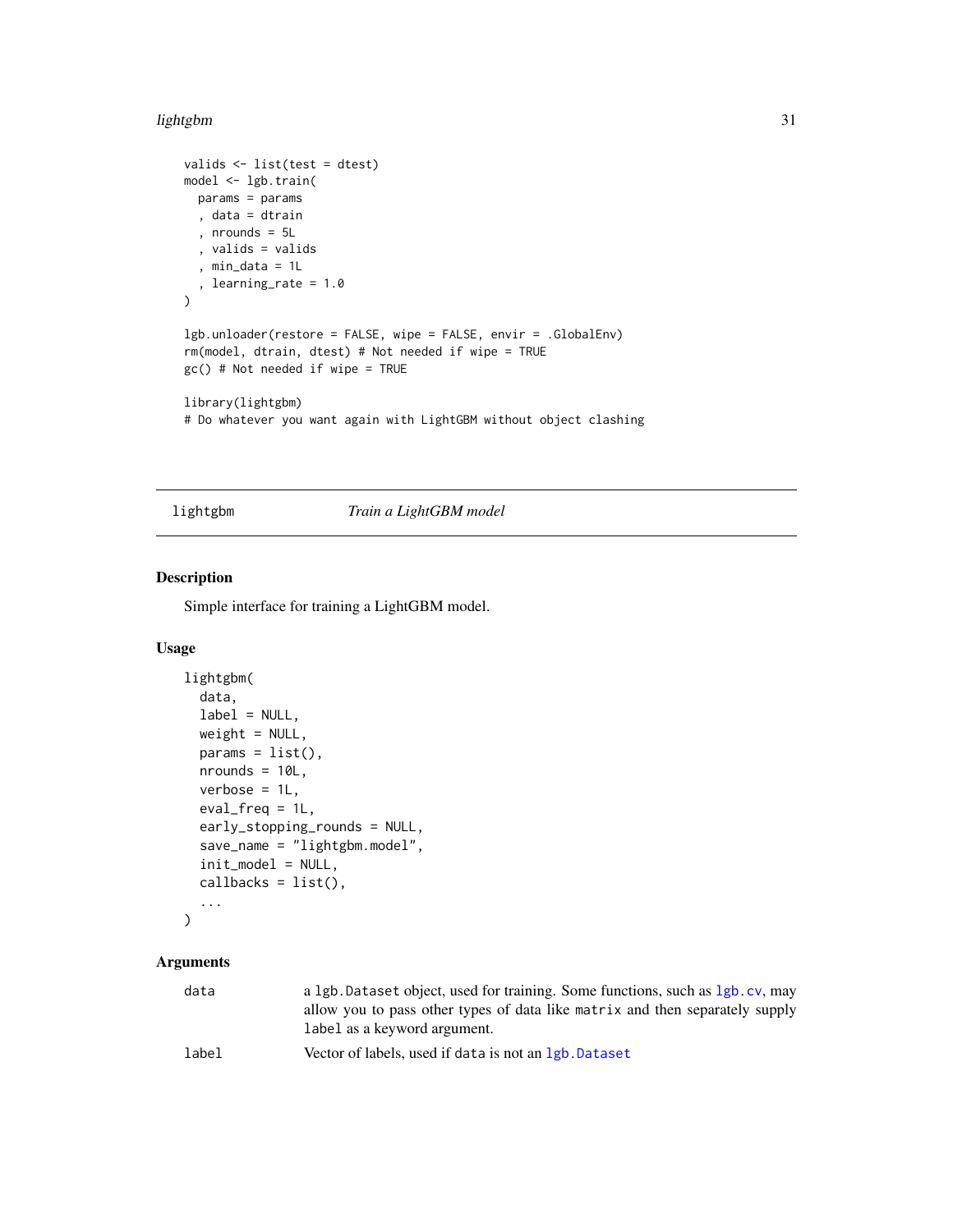<span id="page-31-0"></span>

| weight                | vector of response values. If not NULL, will set to dataset                                                                                                                                                                                                                                           |
|-----------------------|-------------------------------------------------------------------------------------------------------------------------------------------------------------------------------------------------------------------------------------------------------------------------------------------------------|
| params                | List of parameters                                                                                                                                                                                                                                                                                    |
| nrounds               | number of training rounds                                                                                                                                                                                                                                                                             |
| verbose               | verbosity for output, if $\leq$ 0, also will disable the print of evaluation during<br>training                                                                                                                                                                                                       |
| eval_freq             | evaluation output frequency, only effect when verbose $> 0$                                                                                                                                                                                                                                           |
| early_stopping_rounds |                                                                                                                                                                                                                                                                                                       |
|                       | int. Activates early stopping. Requires at least one validation data and one<br>metric. If there's more than one, will check all of them except the training data.<br>Returns the model with (best_iter + early_stopping_rounds). If early stopping<br>occurs, the model will have 'best_iter' field. |
| save_name             | File name to use when writing the trained model to disk. Should end in ".model".                                                                                                                                                                                                                      |
| init_model            | path of model file of 1gb. Booster object, will continue training from this model                                                                                                                                                                                                                     |
| callbacks             | List of callback functions that are applied at each iteration.                                                                                                                                                                                                                                        |
|                       | Additional arguments passed to 1gb. train. For example                                                                                                                                                                                                                                                |
|                       | • valids: a list of 1gb. Dataset objects, used for validation                                                                                                                                                                                                                                         |
|                       | • obj: objective function, can be character or custom objective function. Ex-<br>amples include regression, regression_11, huber, binary, lambdarank,<br>multiclass, multiclass                                                                                                                       |
|                       | • eval: evaluation function, can be (a list of) character or custom eval func-<br>tion                                                                                                                                                                                                                |
|                       | • record: Boolean, TRUE will record iteration message to booster\$record_evals                                                                                                                                                                                                                        |
|                       | • colnames: feature names, if not null, will use this to overwrite the names<br>in dataset                                                                                                                                                                                                            |
|                       | • categorical_feature: categorical features. This can either be a character<br>vector of feature names or an integer vector with the indices of the features<br>(e.g. $c(1L, 10L)$ to say "the first and tenth columns").                                                                             |
|                       | • reset_data: Boolean, setting it to TRUE (not the default value) will trans-<br>form the booster model into a predictor model which frees up memory and<br>the original datasets                                                                                                                     |
|                       | • boosting: Boosting type. "gbdt", "rf", "dart" or "goss"                                                                                                                                                                                                                                             |
|                       | • num_leaves: Maximum number of leaves in one tree.                                                                                                                                                                                                                                                   |
|                       | • max_depth: Limit the max depth for tree model. This is used to deal with<br>overfit when #data is small. Tree still grow by leaf-wise.                                                                                                                                                              |
|                       | • num_threads: Number of threads for LightGBM. For the best speed, set<br>this to the number of real CPU cores, not the number of threads (most CPU<br>using hyper-threading to generate 2 threads per CPU core).                                                                                     |

## Value

a trained lgb.Booster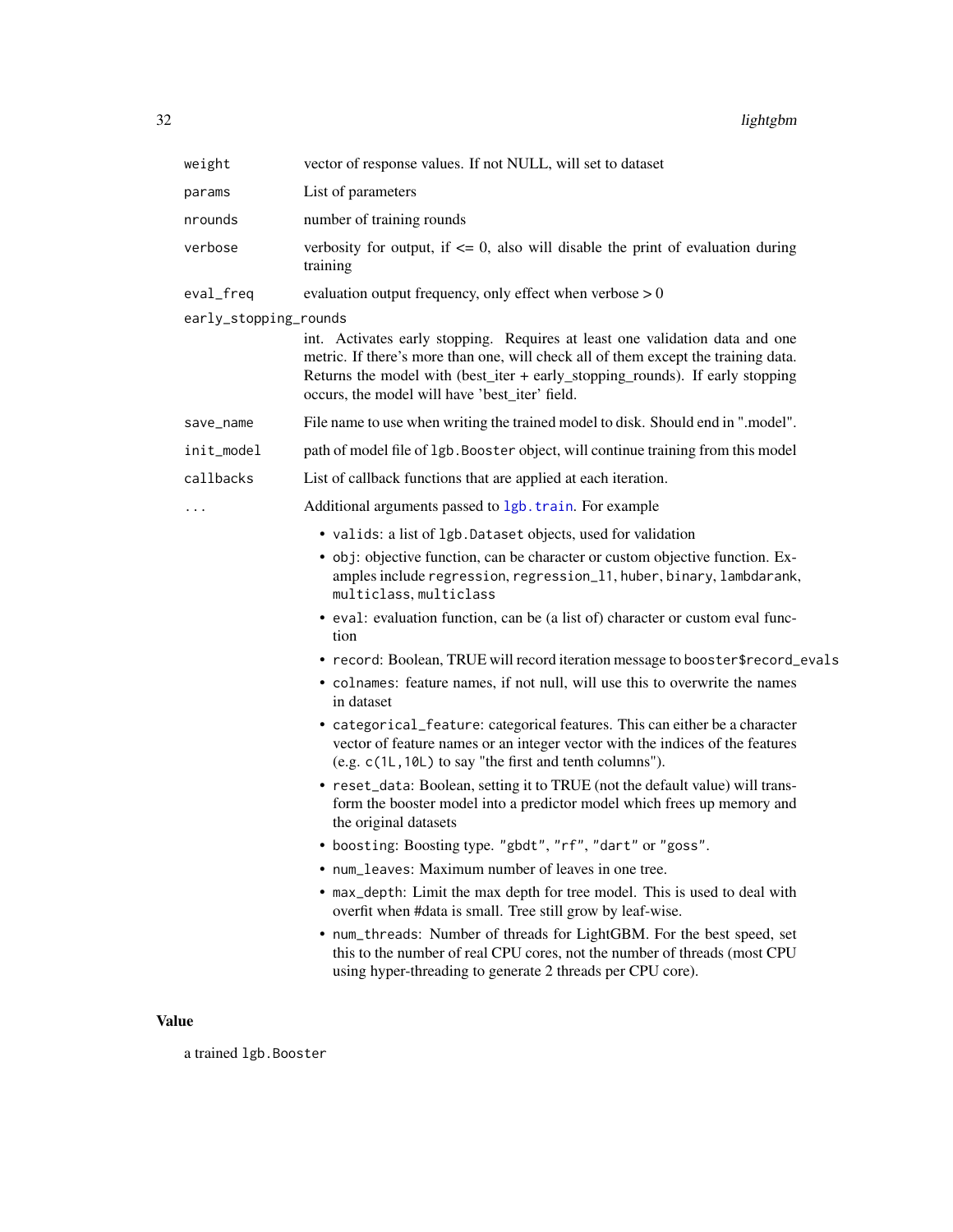#### <span id="page-32-0"></span>Early Stopping

"early stopping" refers to stopping the training process if the model's performance on a given validation set does not improve for several consecutive iterations.

If multiple arguments are given to eval, their order will be preserved. If you enable early stopping by setting early\_stopping\_rounds in params, by default all metrics will be considered for early stopping.

If you want to only consider the first metric for early stopping, pass first\_metric\_only = TRUE in params. Note that if you also specify metric in params, that metric will be considered the "first" one. If you omit metric, a default metric will be used based on your choice for the parameter obj (keyword argument) or objective (passed into params).

predict.lgb.Booster *Predict method for LightGBM model*

#### Description

Predicted values based on class lgb.Booster

### Usage

```
## S3 method for class 'lgb.Booster'
predict(
  object,
  data,
  start_iteration = NULL,
 num_iteration = NULL,
  rawscore = FALSE,
 predleaf = FALSE,
 predcontrib = FALSE,
 header = FALSE,reshape = FALSE,
  ...
\lambda
```
#### Arguments

| object          | Object of class 1gb. Booster                                                                                                                                                                                                                                                                                                              |  |
|-----------------|-------------------------------------------------------------------------------------------------------------------------------------------------------------------------------------------------------------------------------------------------------------------------------------------------------------------------------------------|--|
| data            | a matrix object, a dgCMatrix object or a character representing a filename                                                                                                                                                                                                                                                                |  |
| start_iteration |                                                                                                                                                                                                                                                                                                                                           |  |
|                 | int or None, optional (default=None) Start index of the iteration to predict. If<br>None or $\leq$ 0, starts from the first iteration.                                                                                                                                                                                                    |  |
| num_iteration   | int or None, optional (default=None) Limit number of iterations in the predic-<br>tion. If None, if the best iteration exists and start_iteration is None or $\leq 0$ , the<br>best iteration is used; otherwise, all iterations from start iteration are used. If<br>$\leq$ 0, all iterations from start iteration are used (no limits). |  |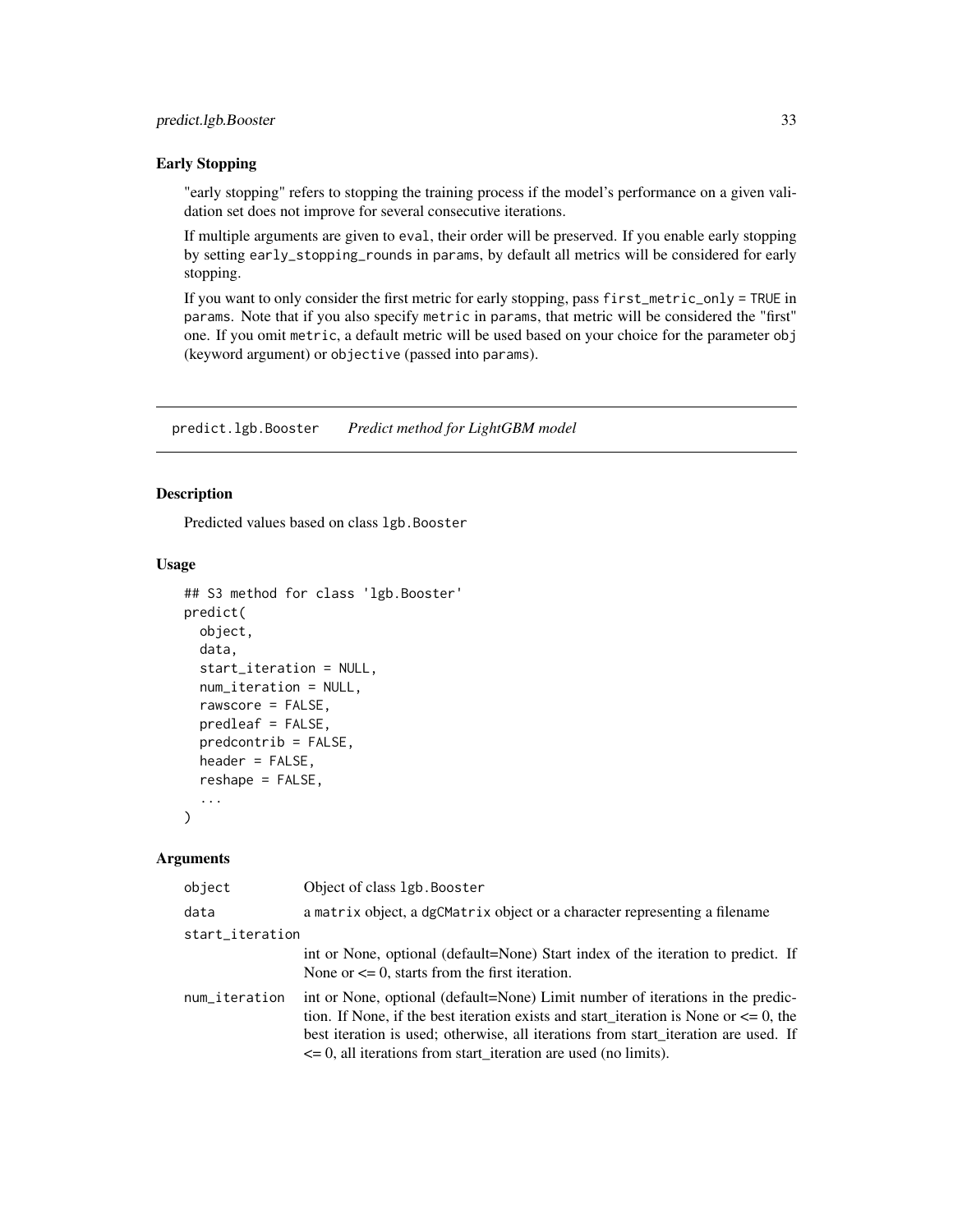<span id="page-33-0"></span>

| rawscore    | whether the prediction should be returned in the for of original untransformed<br>sum of predictions from boosting iterations' results. E.g., setting rawscore=TRUE<br>for logistic regression would result in predictions for log-odds instead of proba-<br>bilities. |
|-------------|------------------------------------------------------------------------------------------------------------------------------------------------------------------------------------------------------------------------------------------------------------------------|
| predleaf    | whether predict leaf index instead.                                                                                                                                                                                                                                    |
| predcontrib | return per-feature contributions for each record.                                                                                                                                                                                                                      |
| header      | only used for prediction for text file. True if text file has header                                                                                                                                                                                                   |
| reshape     | whether to reshape the vector of predictions to a matrix form when there are<br>several prediction outputs per case.                                                                                                                                                   |
| $\ddots$    | Additional named arguments passed to the predict() method of the 1gb. Booster<br>object passed to object.                                                                                                                                                              |

#### Value

For regression or binary classification, it returns a vector of length nrows(data). For multiclass classification, either a num\_class \* nrows(data) vector or a (nrows(data), num\_class) dimension matrix is returned, depending on the reshape value.

When predleaf = TRUE, the output is a matrix object with the number of columns corresponding to the number of trees.

## Examples

```
data(agaricus.train, package = "lightgbm")
train <- agaricus.train
dtrain <- lgb.Dataset(train$data, label = train$label)
data(agaricus.test, package = "lightgbm")
test <- agaricus.test
dtest <- lgb.Dataset.create.valid(dtrain, test$data, label = test$label)
params <- list(objective = "regression", metric = "l2")
valids <- list(test = dtest)
model <- lgb.train(
  params = params
  , data = dtrain
  , nrounds = 5L
  , valids = valids
  , min_data = 1L
  , learning_rate = 1.0
)
preds <- predict(model, test$data)
```
readRDS.lgb.Booster *readRDS for* lgb.Booster *models*

#### Description

Attempts to load a model stored in a .rds file, using [readRDS](#page-0-0)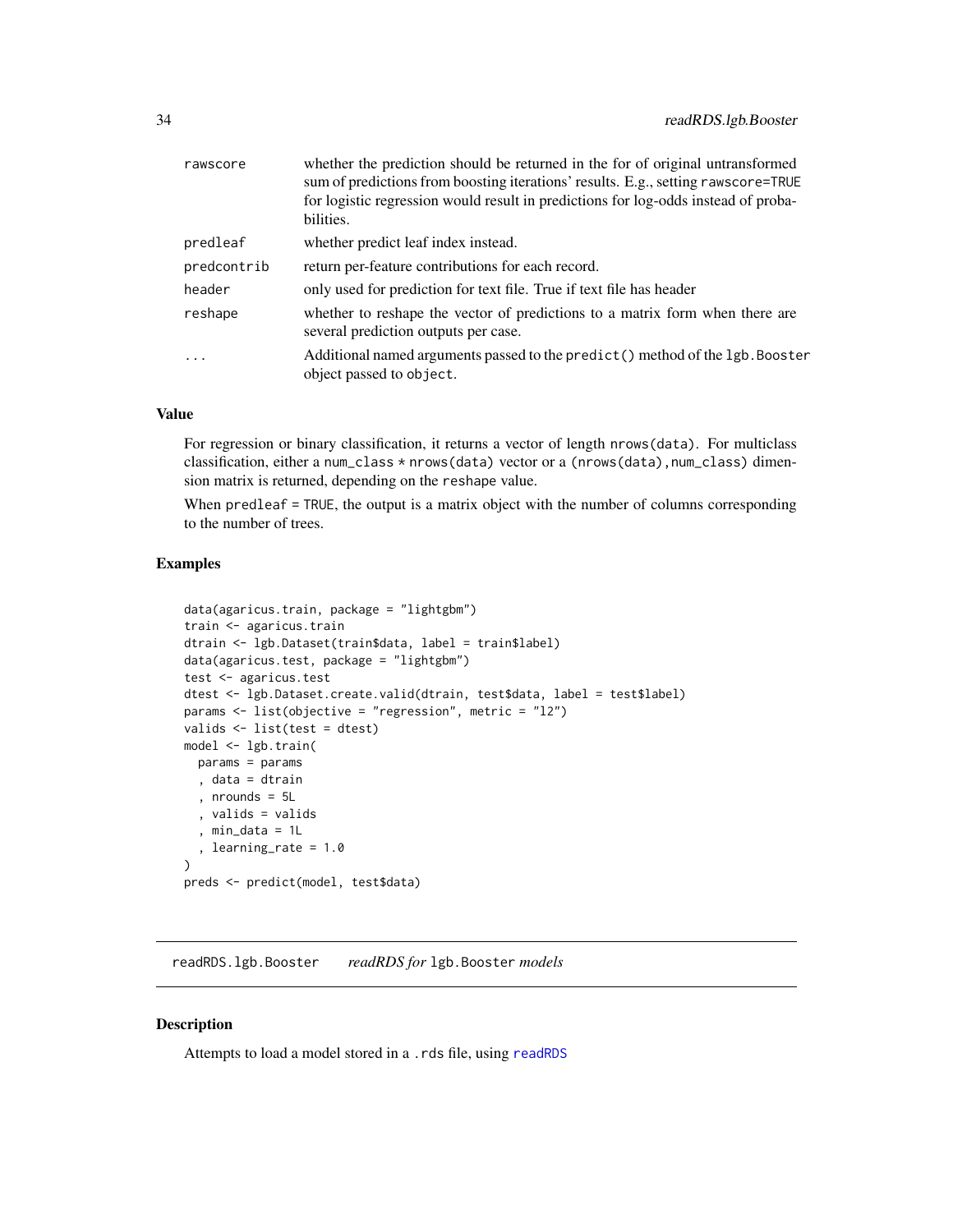#### <span id="page-34-0"></span>Usage

readRDS.lgb.Booster(file = "", refhook = NULL)

#### Arguments

| file    | a connection or the name of the file where the R object is saved to or read from. |
|---------|-----------------------------------------------------------------------------------|
| refhook | a hook function for handling reference objects.                                   |

## Value

lgb.Booster

## Examples

```
library(lightgbm)
data(agaricus.train, package = "lightgbm")
train <- agaricus.train
dtrain <- lgb.Dataset(train$data, label = train$label)
data(agaricus.test, package = "lightgbm")
test <- agaricus.test
dtest <- lgb.Dataset.create.valid(dtrain, test$data, label = test$label)
params <- list(objective = "regression", metric = "l2")
valids <- list(test = dtest)
model <- lgb.train(
 params = params
  , data = dtrain
  , nrounds = 10L
  , valids = valids
  , min_data = 1L
  , learning_rate = 1.0
  , early_stopping_rounds = 5L
)
model_file <- tempfile(fileext = ".rds")
saveRDS.lgb.Booster(model, model_file)
new_model <- readRDS.lgb.Booster(model_file)
```
saveRDS.lgb.Booster *saveRDS for* lgb.Booster *models*

## Description

Attempts to save a model using RDS. Has an additional parameter (raw) which decides whether to save the raw model or not.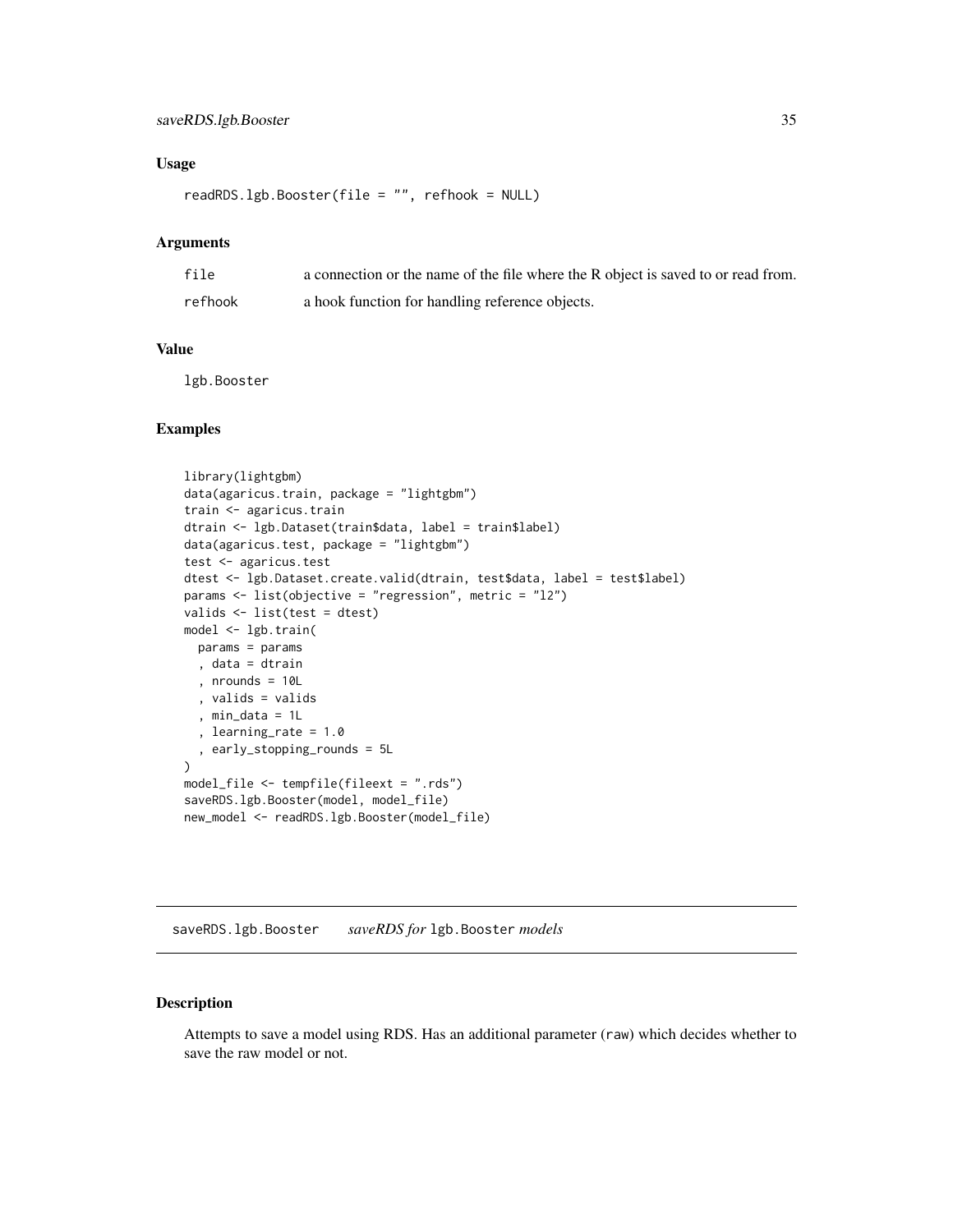## Usage

```
saveRDS.lgb.Booster(
  object,
 file = \int u \, du,
  ascii = FALSE,
  version = NULL,
  compress = TRUE,
  refhook = NULL,
  raw = TRUE
\mathcal{L}
```
## Arguments

| object   | R object to serialize.                                                                                                                                                                                     |
|----------|------------------------------------------------------------------------------------------------------------------------------------------------------------------------------------------------------------|
| file     | a connection or the name of the file where the R object is saved to or read from.                                                                                                                          |
| ascii    | a logical. If TRUE or NA, an ASCII representation is written; otherwise (de-<br>fault), a binary one is used. See the comments in the help for save.                                                       |
| version  | the workspace format version to use. NULL specifies the current default version<br>(2). Versions prior to 2 are not supported, so this will only be relevant when<br>there are later versions.             |
| compress | a logical specifying whether saving to a named file is to use "gzip" compression,<br>or one of "gzip", "bzip2" or "xz" to indicate the type of compression to be<br>used. Ignored if file is a connection. |
| refhook  | a hook function for handling reference objects.                                                                                                                                                            |
| raw      | whether to save the model in a raw variable or not, recommended to leave it to<br>TRUE.                                                                                                                    |

## Value

NULL invisibly.

```
library(lightgbm)
data(agaricus.train, package = "lightgbm")
train <- agaricus.train
dtrain <- lgb.Dataset(train$data, label = train$label)
data(agaricus.test, package = "lightgbm")
test <- agaricus.test
dtest <- lgb.Dataset.create.valid(dtrain, test$data, label = test$label)
params <- list(objective = "regression", metric = "l2")
valids <- list(test = dtest)
model <- lgb.train(
   params = params
    , data = dtrain
    , nrounds = 10L
    , valids = valids
```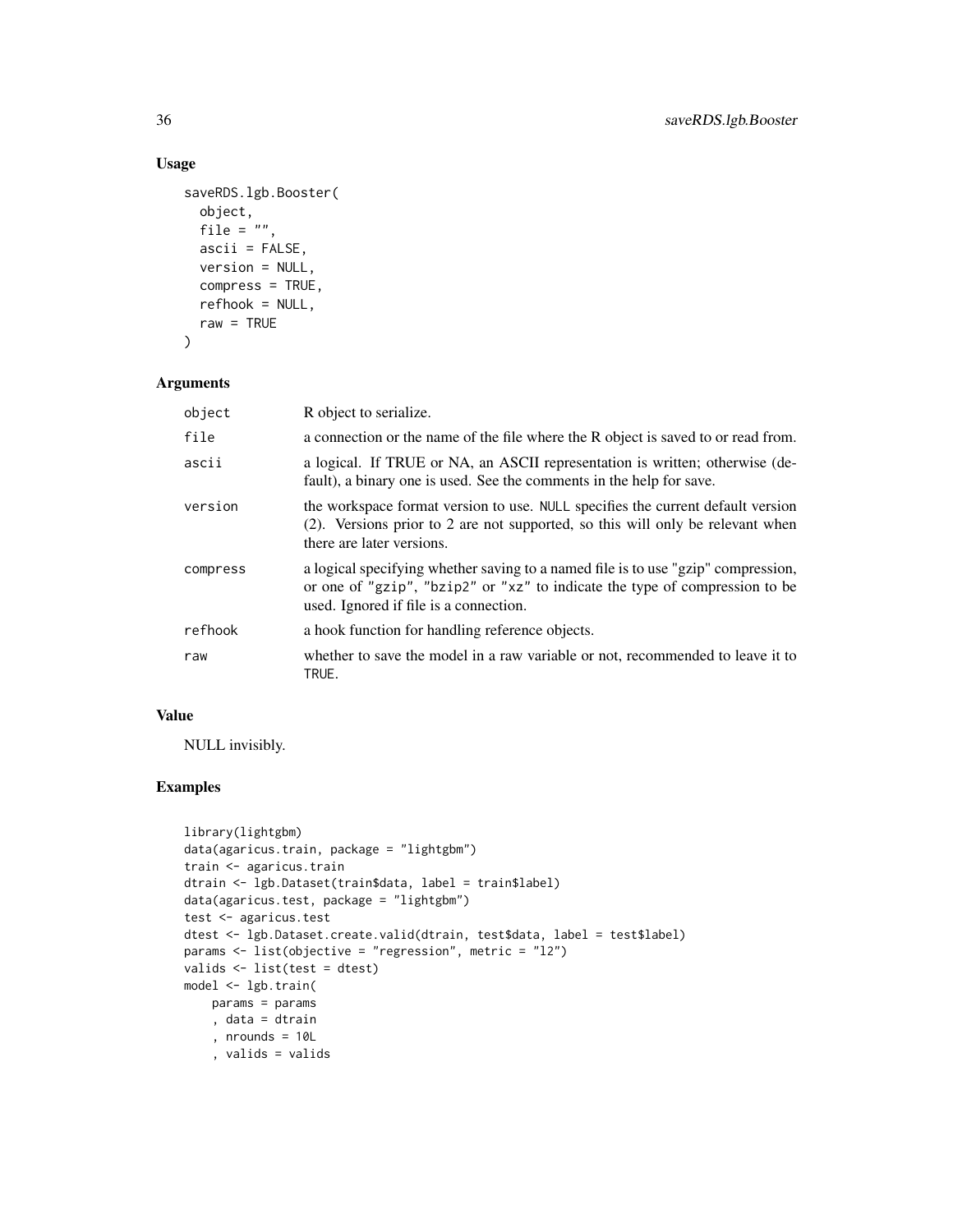#### <span id="page-36-0"></span>setinfo 37

```
, min_data = 1L
    , learning_rate = 1.0
    , early_stopping_rounds = 5L
)
model_file <- tempfile(fileext = ".rds")
saveRDS.lgb.Booster(model, model_file)
```
## setinfo *Set information of an* lgb.Dataset *object*

## Description

Set one attribute of a lgb.Dataset

#### Usage

```
setinfo(dataset, ...)
```

```
## S3 method for class 'lgb.Dataset'
setinfo(dataset, name, info, ...)
```
#### Arguments

| dataset                 | Object of class 1gb. Dataset             |
|-------------------------|------------------------------------------|
| $\cdot$ $\cdot$ $\cdot$ | other parameters                         |
| name                    | the name of the field to get             |
| info                    | the specific field of information to set |

#### Details

The name field can be one of the following:

- label: vector of labels to use as the target variable
- weight: to do a weight rescale
- init\_score: initial score is the base prediction lightgbm will boost from
- group: used for learning-to-rank tasks. An integer vector describing how to group rows together as ordered results from the same set of candidate results to be ranked. For example, if you have a 1000-row dataset that contains 250 4-document query results, set this to rep(4L,250L)

#### Value

the dataset you passed in the dataset you passed in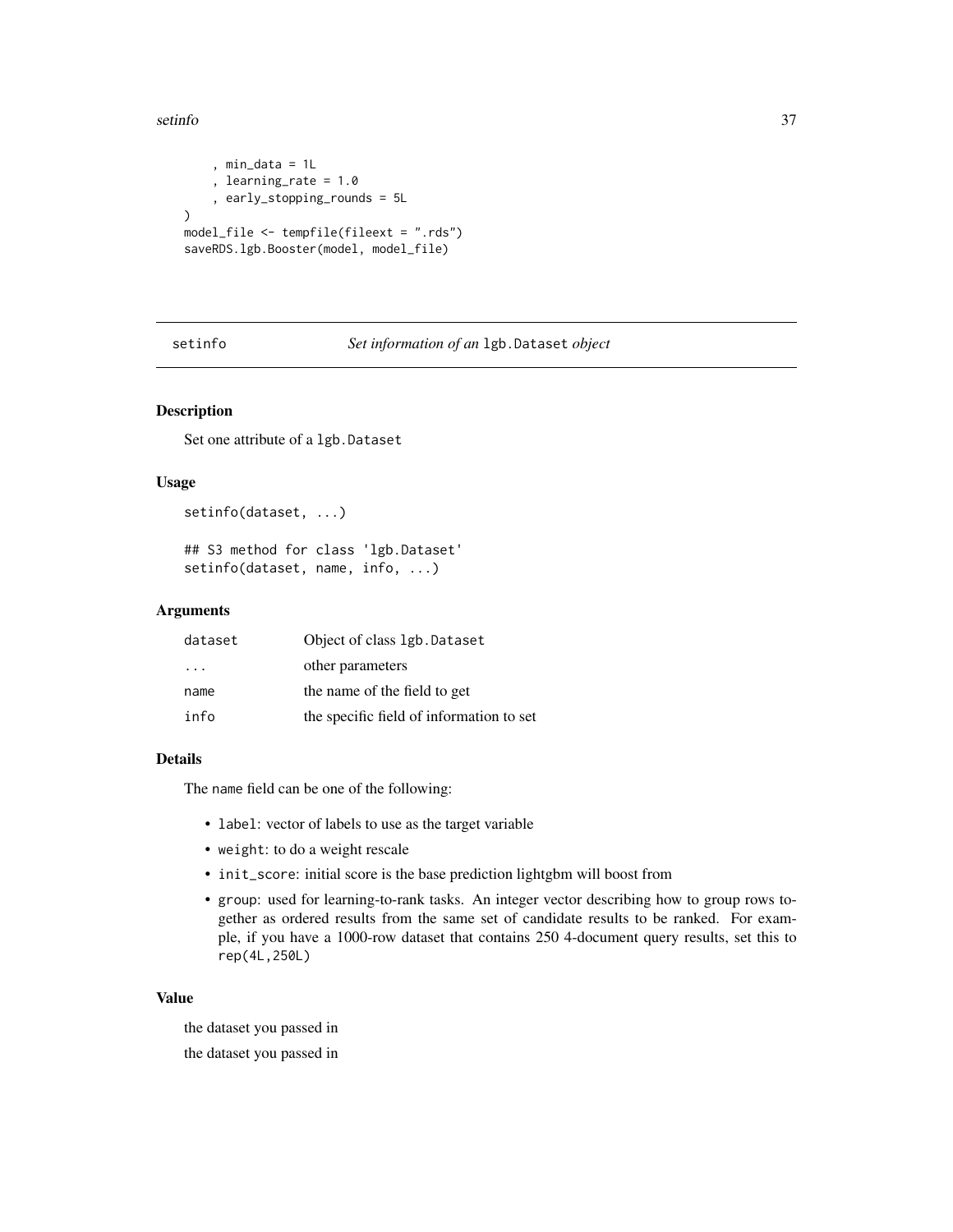#### 38 slice that the state of the state of the state of the state of the state of the state of the state of the state of the state of the state of the state of the state of the state of the state of the state of the state of

#### Examples

```
data(agaricus.train, package = "lightgbm")
train <- agaricus.train
dtrain <- lgb.Dataset(train$data, label = train$label)
lgb.Dataset.construct(dtrain)
labels <- lightgbm::getinfo(dtrain, "label")
lightgbm::setinfo(dtrain, "label", 1 - labels)
labels2 <- lightgbm::getinfo(dtrain, "label")
stopifnot(all.equal(labels2, 1 - labels))
```
#### slice *Slice a dataset*

## Description

Get a new lgb.Dataset containing the specified rows of original lgb.Dataset object

#### Usage

```
slice(dataset, ...)
```

```
## S3 method for class 'lgb.Dataset'
slice(dataset, idxset, ...)
```
## Arguments

| dataset | Object of class 1gb. Dataset                |
|---------|---------------------------------------------|
| $\cdot$ | other parameters (currently not used)       |
| idxset  | an integer vector of indices of rows needed |

#### Value

constructed sub dataset constructed sub dataset

```
data(agaricus.train, package = "lightgbm")
train <- agaricus.train
dtrain <- lgb.Dataset(train$data, label = train$label)
dsub <- lightgbm::slice(dtrain, seq_len(42L))
lgb.Dataset.construct(dsub)
```
<span id="page-37-0"></span>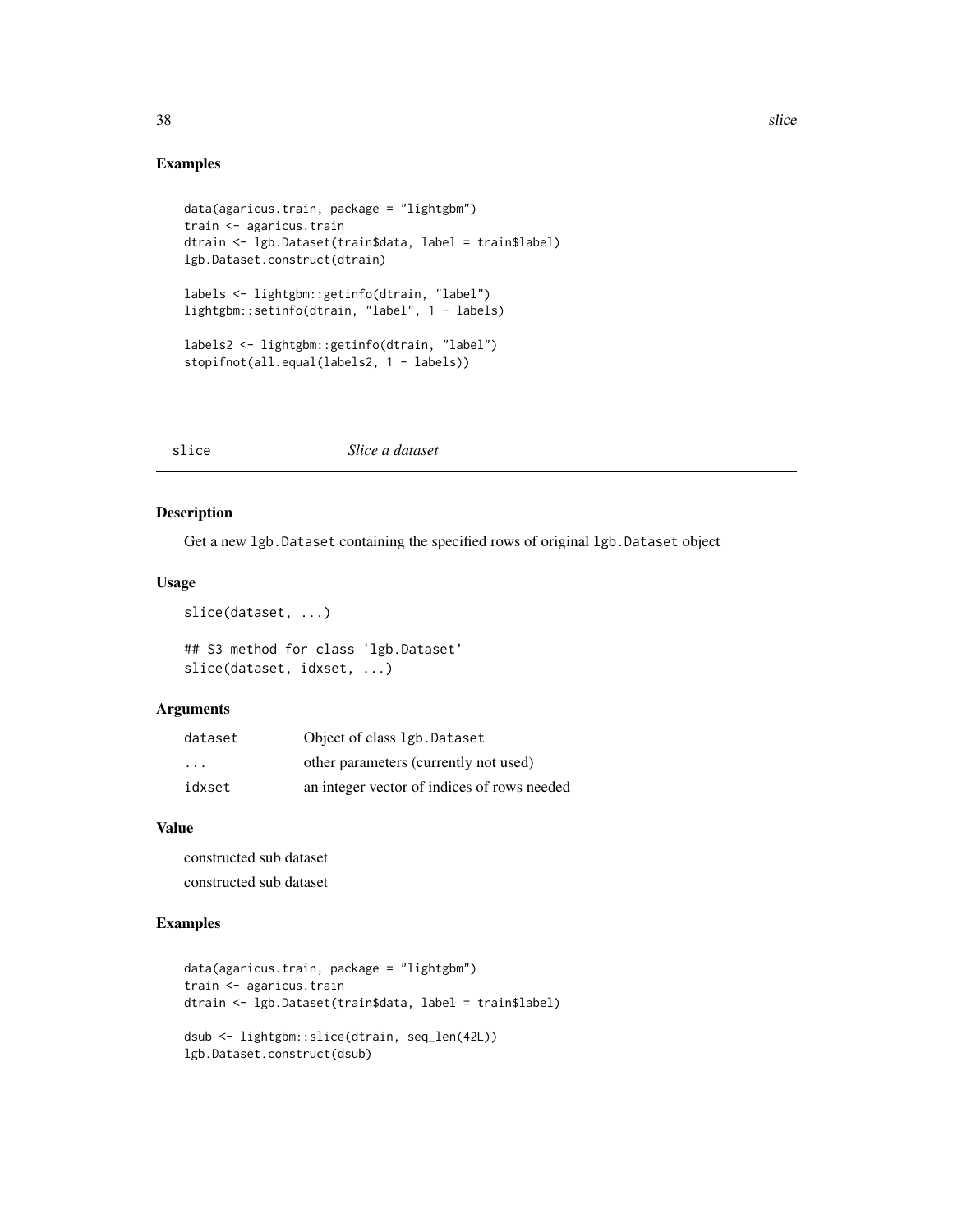labels <- lightgbm::getinfo(dsub, "label")